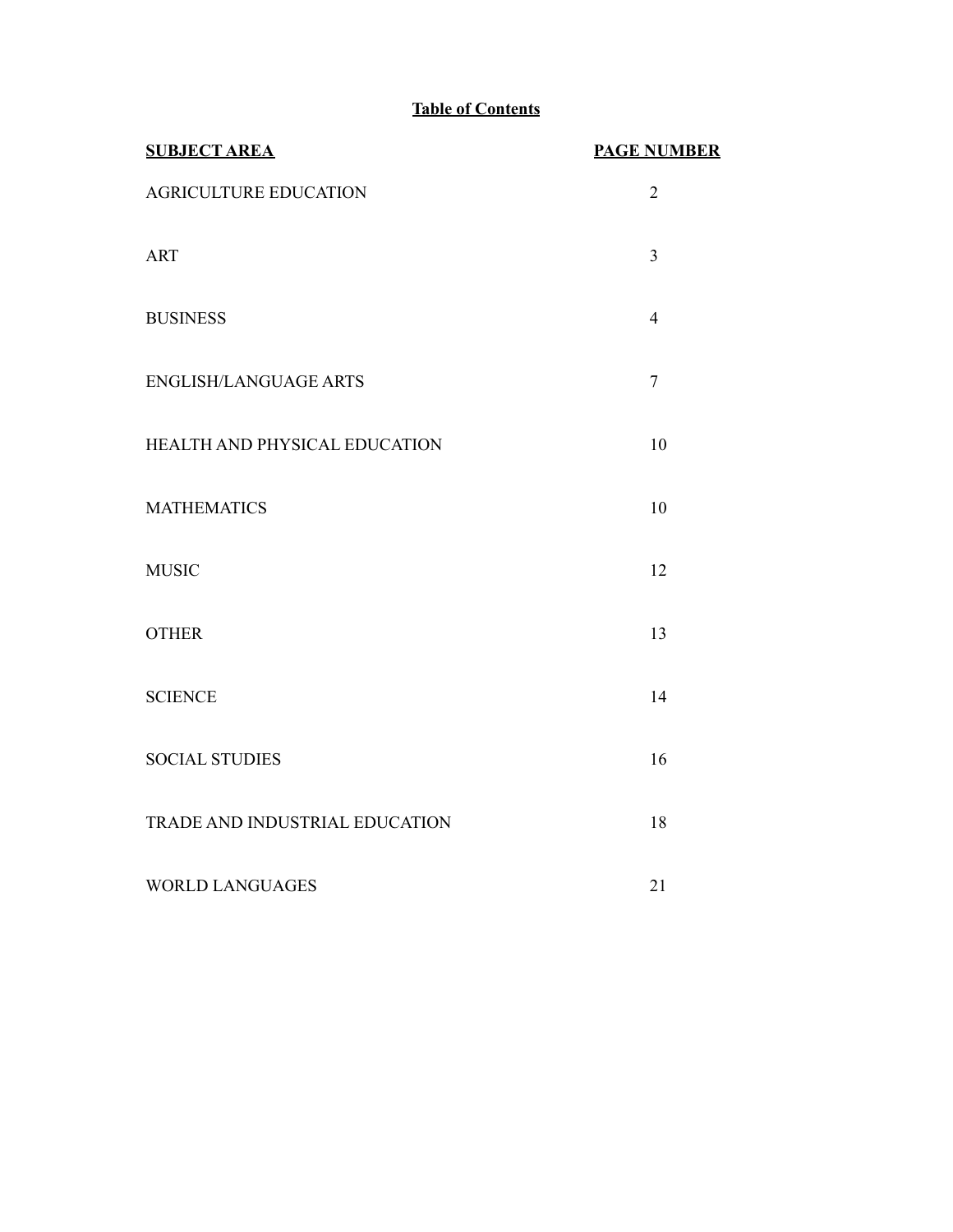### **AGRICULTURE EDUCATION**

### **Introduction to Agriculture, Foods and Natural Resources** *9-12*

*Introduction to Agriculture, Foods and Natural Resources* is a yearlong course. The nature of this course is to provide students with an introduction to the fundamentals of agricultural science and business. Topics to be covered include: animal science, plant and soil science, food science, horticultural science, farm and agribusiness management, landscape management, natural resources management, agricultural mechanization, and supervised agricultural experience.

#### **Agriculture Power, Structure and Technology** *10-12*

*Agriculture Power, Structure and Technology* is a two semester, lab intensive course in which students develop an understanding of basic principles of selection, operation, maintenance and management of agricultural equipment in concert while incorporating technology. Topics covered include: safety, electricity, plumbing, concrete, carpentry, metal technology, engines, emerging technologies, leadership development, supervised agricultural experience and career opportunities in the area of agriculture power, structure and technology. **Prerequisites:** Introduction to Agriculture and/or permission from the teacher.

## **Agriculture Power, Structure and Technology II** *10-12*

*Agriculture Power, Structure and Technology II* is a two semester, lab intensive course in which students develop a deeper understanding of basic principles of selection, operation, maintenance and management of agricultural equipment in concert while incorporating technology. Topics covered include: safety, electricity, plumbing, concrete, carpentry, metal technology, engines, emerging technologies, leadership development, supervised agricultural experience and career opportunities in the area of agriculture power, structure and technology. **Prerequisites:** Introduction to Agriculture, Ag Power Structure and Tech I and/or permission from the teacher.

### **Natural Resources Management** *10-12*

*Natural Resources Management* is a one semester course that provides students with a background in natural resource management. Students are introduced to career opportunities in natural resource management and related industries, the history of the forest industry and forest policy, the importance and uses of forest plants, proper care and use of forest tools, effects of management practices on the environment, soil conservation practices, water and its importance to natural resource management, hazardous waste management, native wildlife, waterfowl and fish management, surveying and map use, management of recreational areas, outdoor safety and weather. **Prerequisites:** Introduction to Agriculture and/or permission from the teacher.

### **Horticulture Science** *10-12*

*Horticulture Science* is a one semester course designed to give students a background in the field of horticulture. It addresses the biology and technology involved in the production, processing, and marketing of horticultural plants and products. Topics covered include: reproduction and propagation of plants, plant growth, growth media, management practices for field and greenhouse production, marketing concepts, production of herbaceous, woody and nursery stock, fruit, nut, and vegetable production, and pest management. **Prerequisites:** Introduction to Agriculture and/or permission from the teacher.

### **Animal Science** *10-12*

*Animal Science* is a yearlong course that provides students with an overall view of the field of animal science. All areas, which the students study, can be applied to large and small animals. Topics to be addressed include: anatomy and physiology, genetics, reproduction, nutrition, aquaculture, careers in animal science, common diseases and parasites, social and political issues related to the industry, and management practices for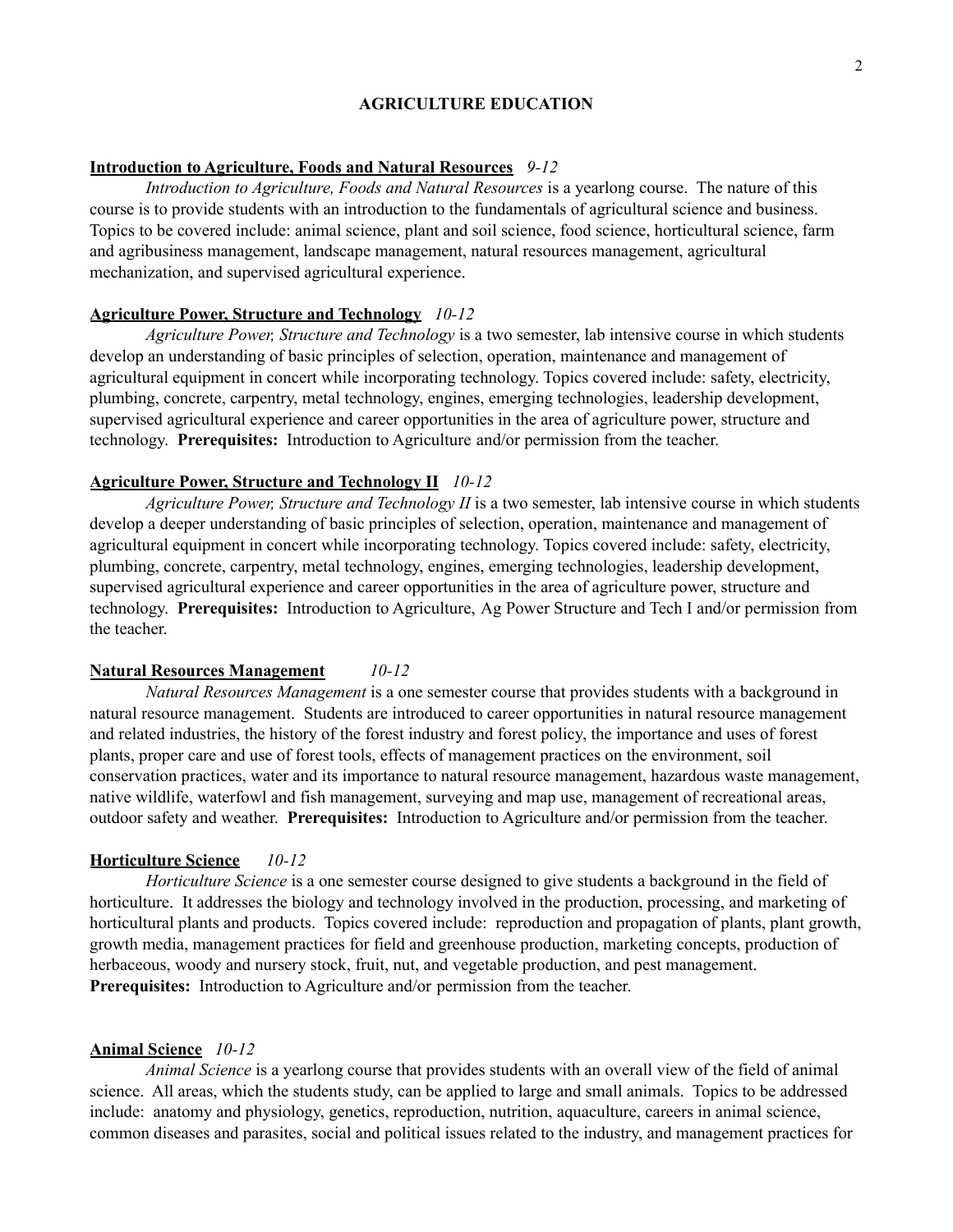the care and maintenance of animals. **Prerequisites:** Introduction to Agriculture and/or permission from the teacher.

### **Agribusiness Management** *10-12*

*Agribusiness Management* is a yearlong course, which presents the concepts necessary for managing an agriculture-related business. Concepts covered include: identification of careers in agribusiness, safety management, entrepreneurship, the planning, organizing, controlling and directing of an agribusiness, effects of government organizations and laws on agribusiness, economic principles, credit, record keeping, budgeting, fundamentals of cash flow, taxation and the tax system, insurance, marketing, cooperatives, purchasing, computers in agribusiness, human resource management, and employer-employee relations and responsibilities. The course is currently being offered as a dual credit Project Xcel Vincennes University course. Dual credits are limited to juniors and seniors. **Prerequisites:** Introduction to Agriculture and/or permission from the teacher.

### **Supervised Agricultural Experience** *10-12*

*Supervised Agricultural Experience (SAE)* is designed to provide students the opportunity to gain experience in the agricultural field(s) in which they are interested. Students experience and apply what is learned in the classroom to real-life situations. Students work closely with their agricultural science and business teacher(s), parents, and/or employers to get the most out of their SAE program. The course may be offered on an independent study basis.

### **ART**

### **Introduction to 2-Dimensional Art** *10-12*

*Introduction to 2-Dimensional Art* introduces students to strategies for planning creative work, drawing objects realistically, and working with a variety of artistic media including drawing, printmaking, and painting. This course is based on the Indiana Academic Standards for Visual Art. Students taking this course engage in sequential learning experiences that encompass art history, art criticism, aesthetics, production, and integrated studies and lead to the creation of portfolio quality works. Students will view professional works of art and explore their historical and cultural connections; analyze, interpret, theorize, and make informed judgments about artwork and the nature of art; create two-dimensional works of art, reflect upon the outcomes, and revise their work; relate art to other disciplines and discover opportunities for integration; and incorporate literacy and presentational skills. This is a one semester course. Students must complete Intro to 2-D before moving on to Advanced 2-Dimensional Art.

### **Introduction to 3-Dimensional Art** *10-12*

*Introduction to 3-Dimensional Art* gives students the opportunity to work with and experience a variety of three-dimensional media and techniques including ceramics, wire, paper mache, construction, and carving. The course is based on the Indiana Academic Standards for Visual Art. Students taking this class engage in sequential learning experiences that encompass art history, art criticism, aesthetics, production, and integrated studies and lead to the creation of portfolio quality works. Students will view professional works of art and explore their historical and cultural connections; analyze, interpret, theorize, and make informed judgments about artwork and the nature of art; create three-dimensional works of art, reflect upon the outcomes, and revise their work; relate art to other disciplines and discover opportunities for integration; and incorporate literacy and presentational skills. This is a one semester course. Students must complete Intro to 3-D before moving on to Ceramics.

#### **Advanced Two-Dimensional Art** *11-12*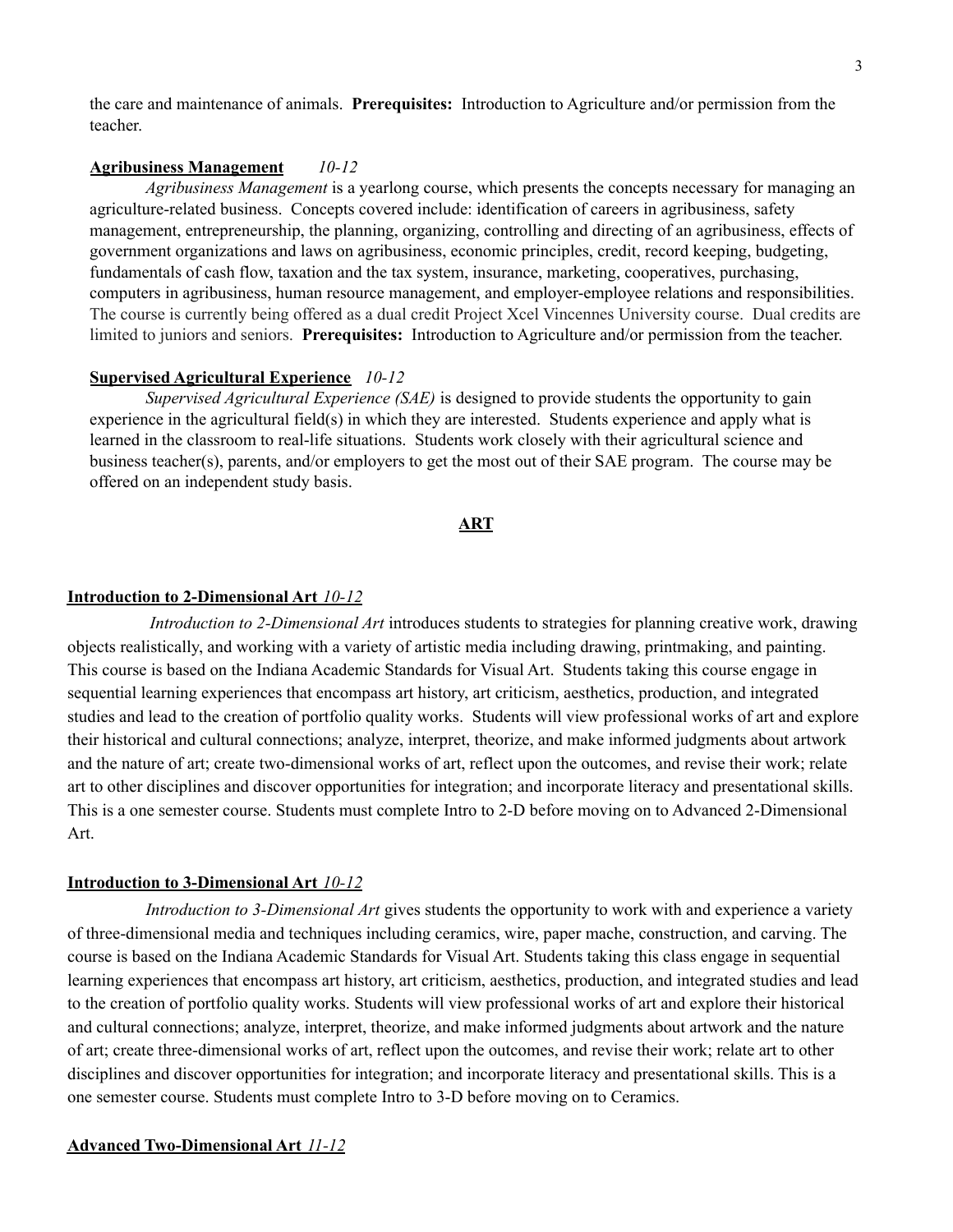*Advanced 2-D Art* is an intensive study of two-dimensional media and processes including graphite, charcoal, chalk and oil pastels, printmaking, watercolors, acrylics, and oil painting. Students will learn strategies for planning creative works and techniques for drawing a variety of subjects from life. This course is based on the Indiana Academic Standards for Visual Art and will build on the sequential learning experiences of Introduction to Two-Dimensional Art including art history, art criticism, aesthetics, and production. The course will lead to the creation and exhibition of portfolio quality work. Students will view professional works of art and explore their historical and cultural connections; analyze, interpret, theorize, and make informed judgments about artwork and the nature of art; create two-dimensional works of art, reflect upon the outcomes, and revise their work; relate art to other disciplines and discover opportunities for integration; and incorporate literacy and presentational skills. They will identify ways to utilize and support art museums, galleries, studios, and community resources. Introduction to 2-D art is a required prerequisite for this course.

### **Ceramics** *11-12*

*Ceramics* will be an intensive study of clay, using wheel-throwing, hand-building, and glazing techniques. Types of wheel thrown projects include mugs, bowls, vases, and lidded forms. Hand-building examples include pinch pot, coil pot, slab construction, and figurative sculpture. Students will reflect upon and refine their work; explore cultural and historical connections; analyze, interpret, theorize, and make informed judgments about ceramic works of art; and incorporate literacy and presentational skills. This course is based on the Indiana Academic Standards for Visual Art. Introduction to 3-D art is a required prerequisite for this course.

### **BUSINESS**

### **Preparing for College and Careers** *9-12*

*Career Planning and Success Skills* is a one-semester course designed to stress the essential knowledge, skills, and behaviors all students need to live successfully in today's world. This course may include exploring career goals, four-year career plans, researching job opportunities and the labor market, job search, applications, resumes, employee evaluations, job-survival skills, and the changing economy as it affects employment. Communication skills will be emphasized by extensive practice in reading, writing, listening, and speaking. Effective use of community resources will be utilized.

## **Digital Applications and Responsibility** 9-12

*Digital Applications and Responsibility* is a one or two-semester course that extends student knowledge of the physical components and operation of computers while focusing on current ethical and social issues. Technology is used to build students decision - making and problem - solving skills through the use of word processing, spreadsheet, presentation and database software. Through participation in Business Professionals of America students are given the opportunity to seek an industry - recognized digital literacy. . When taken for two consecutive semesters within one school-year, students have the opportunity to earn college credit. **Prerequisite:** None, strong math skills are recommended.

### **Computer Illustrations and Graphics** *9-12*

*Illustration and Graphics* introduces students to the computer's use in visual communication. The focus of the course is on basic computer terminology and use, mastering fundamental skills, and developing efficient working styles. These skills are then developed by creating work with imaging, drawing, interactive, and page layout software. The course includes organized learning experiences that incorporate a variety of visual art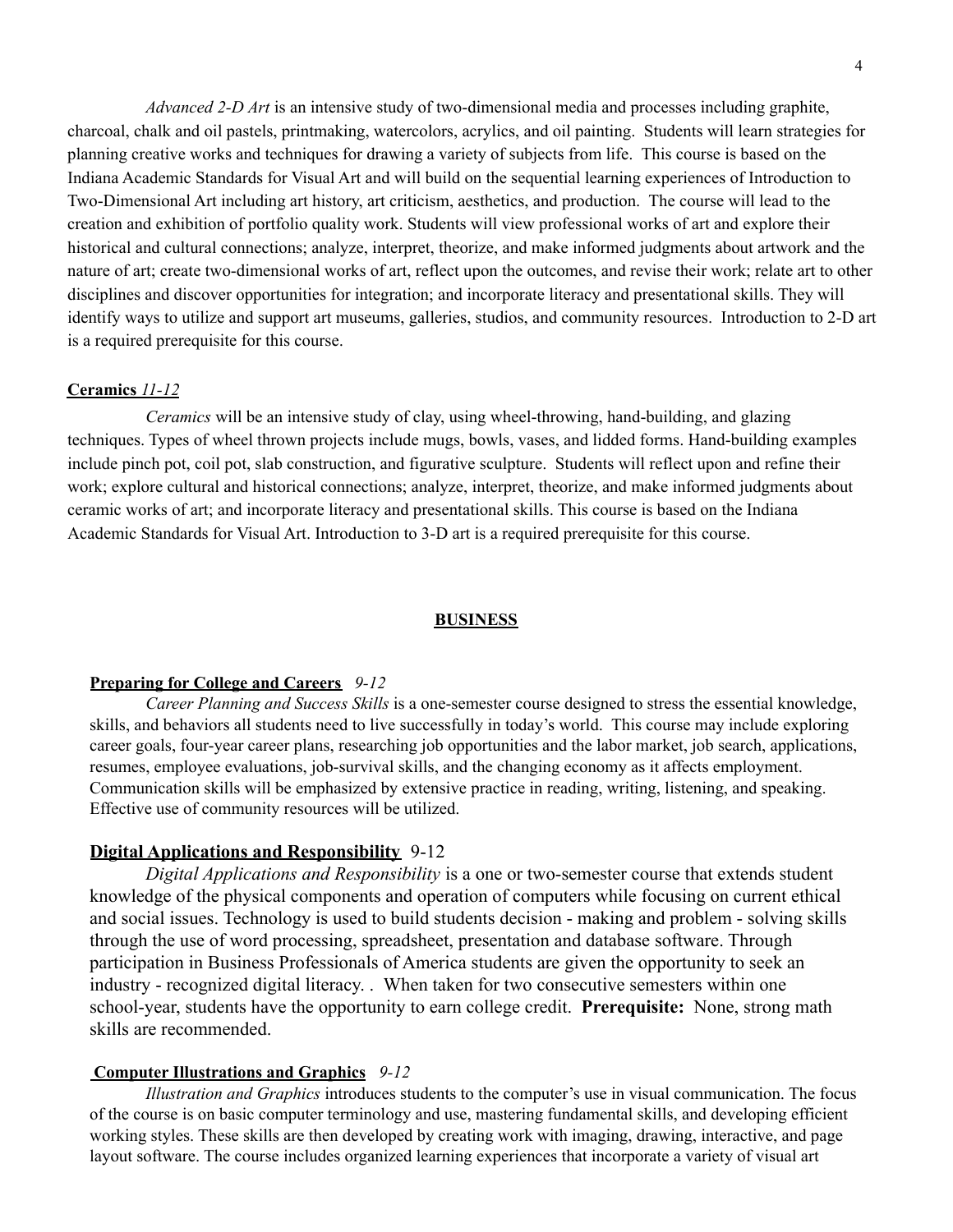techniques as they relate to the design and execution of layouts and illustrations for advertising, displays, promotional materials, and instructional manuals. Instruction also covers advertising theory and preparation of copy, lettering, posters, produce vector illustrations, graphics and logos, and artwork in addition to incorporation of photographic images. Communication skills will be emphasized through the study of effective methods used to design products that impart information and ideas. Advanced instruction might also include experiences in silk screening and air brush techniques as well as activities in designing product packaging and commercial displays or exhibits**.**

### **Introduction to Business** 9-12

Introduction to Business is a one semester course that introduces students to the world of business, including the concepts, functions, and skills required for meeting the challenges of operating a business in the twenty-first century on a local, national, and international scale. The course covers business management, entrepreneurship, marketing fundamentals, and business ethics and law. The course develops business vocabulary and provides an overview of business and the role that business plays in economic, social and political environments.

### **Introduction to Accounting** *10-12*

All assignments and tests are completed online in the *Accounting* course. Understanding the accounting cycle is the basis of a first-year accounting course. It is important that first-year students begin with the simple accounting cycle and proceed to the complex systems. Since all businesses use the same basic principles of accounting, it is realistic for first-year students to study the accounting cycle for a sole-proprietorship, partnership, and corporation. The content is based on the balance sheet approach.

### **Computer Science I** 9-12

*Computer Science I* explores and builds skills in creating programs/applications. The course provides a basic understanding of the fundamentals of procedural program development using structures and modular concepts. It emphasizes logical program design involving user-defined functions and standard structure elements. Discussions will include the role of data types, variables, structures, addressable memory locations, arrays and pointers. Data file access methods are also presented. The development of programming skills will provide a basic understanding of the fundamental concepts which involve task oriented program functions. Applications are built by selecting forms, objects, and controls, assigning properties and writing and testing code. **Prerequisite:** Algebra I Note – this course is only offered during odd graduation years.

### **Computer Science II:** 10-12

*Computer Science II: Programming* explores and builds skills in C++. The study of C++ provides a basic understanding of the fundamentals of procedural program development using structured, modular concepts and emphasizes logical program design involving user-defined functions and standard structure elements. Discussions will include the role of data types, variables, structures, addressable memory locations, arrays and pointers. Data file access methods are also presented. The development of programming skills will provide a basic understanding of the fundamental concepts with an emphasis on logical program design using a modular approach which involves task-oriented program functions. Applications are built by creating procedures: assigning properties and writing code. **Prerequisite:** Algebra I Note – this course is only offered during even graduation years. Computer Science I is NOT a prerequisite.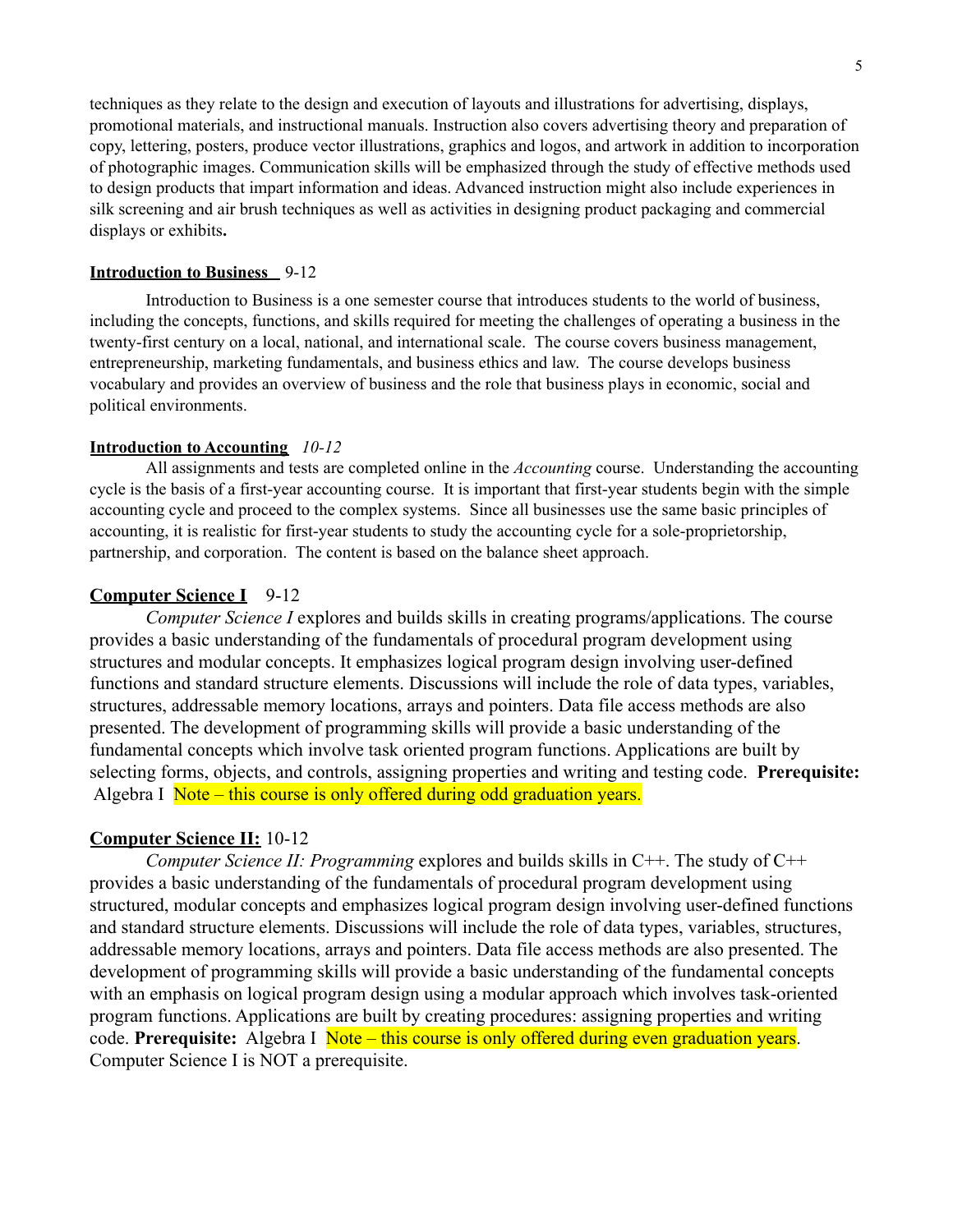### **Computer Science AAP** 11-12

*Computer Science A, Advanced Placement* is a business mathematics course that provides students with the content established by the College Board. The course emphasizes object-oriented programming methodology with a concentration on problem solving and algorithm development, and also includes the study of data structures, design, and abstraction. The course provides students an alternative to taking pre-calculus or calculus to fulfill the four-year math requirement for graduation for the AHD. This class will be used to calculate a weighted GPA. **Prerequisite:** Algebra II

## **Interactive Media** 10-12

*Interactive Media* prepares students for careers in business and industry working with interactive media products and services; which includes the entertainment industries. This course emphasizes the development of digitally generated or computer-enhanced products using multimedia technologies. Students will develop an understanding of professional business practices including the importance of ethics, communication skills, and knowledge of the "virtual workplace". **Prerequisite:** Algebra I

## **Web Design** 11-12

*Web Design* is a course that provides instruction in the principles of web design using HTML/XHTML and current/emerging software programs. Areas of instruction include audience analysis, hierarchy layout and design techniques, software integration, and publishing. **Prerequisite:** Digital Applications and Responsibility and Interactive Media

### **Business Law and Ethics** 10-12

*Business Law and Ethics* is a full year course that shows students the evolving set of rules that form our legal structure with a focus on both the substance and the process of our legal system. Students will encounter and explore important social and ethical issues as well as practical issues related to their daily lives, both now and in the future. Students will participate in a mock trial and visit the Youth Care Center and Vanderburgh County Courthouse in Evansville. Several guest speakers from the law enforcement community will also visit the class.

## **Technical Business Communications** *12*

*Technical Business Communications* is a one-semester business class that provides students with effective communication and problem-solving skills. Areas of study include written/oral/visual communication, listening, informational reading, Internet research/analysis, and electronic communication. Concepts addressed will include adapting communication to the situation, purpose, and audience. Students produce documents related to college, scholarship, and career research, college and scholarship applications and essays, personal business letters, and resumes. Knowledge of word processing required.

### **Personal Financial Responsibility** *11-12*

*Personal Finance* is a one-semester business course that focuses on personal financial planning. The majority of the work completed in class is done on the computer. The content includes: balancing a checkbook, insurance, saving, interest rates and calculation, home loans, auto loans, credit cards, and much more. Students will learn financial concepts and principles that provide a basis for avoiding financial pitfalls. This class includes guest speakers, internet research, and team projects.

#### **Principles of Marketing** 10-12

*Principles of Marketing* provides a basic introduction to the scope and importance of marketing in the global economy. Emphasis is placed on oral and written communications, mathematical applications, problem solving, and critical thinking skills as they relate to advertising/promotion/selling, distribution, financing,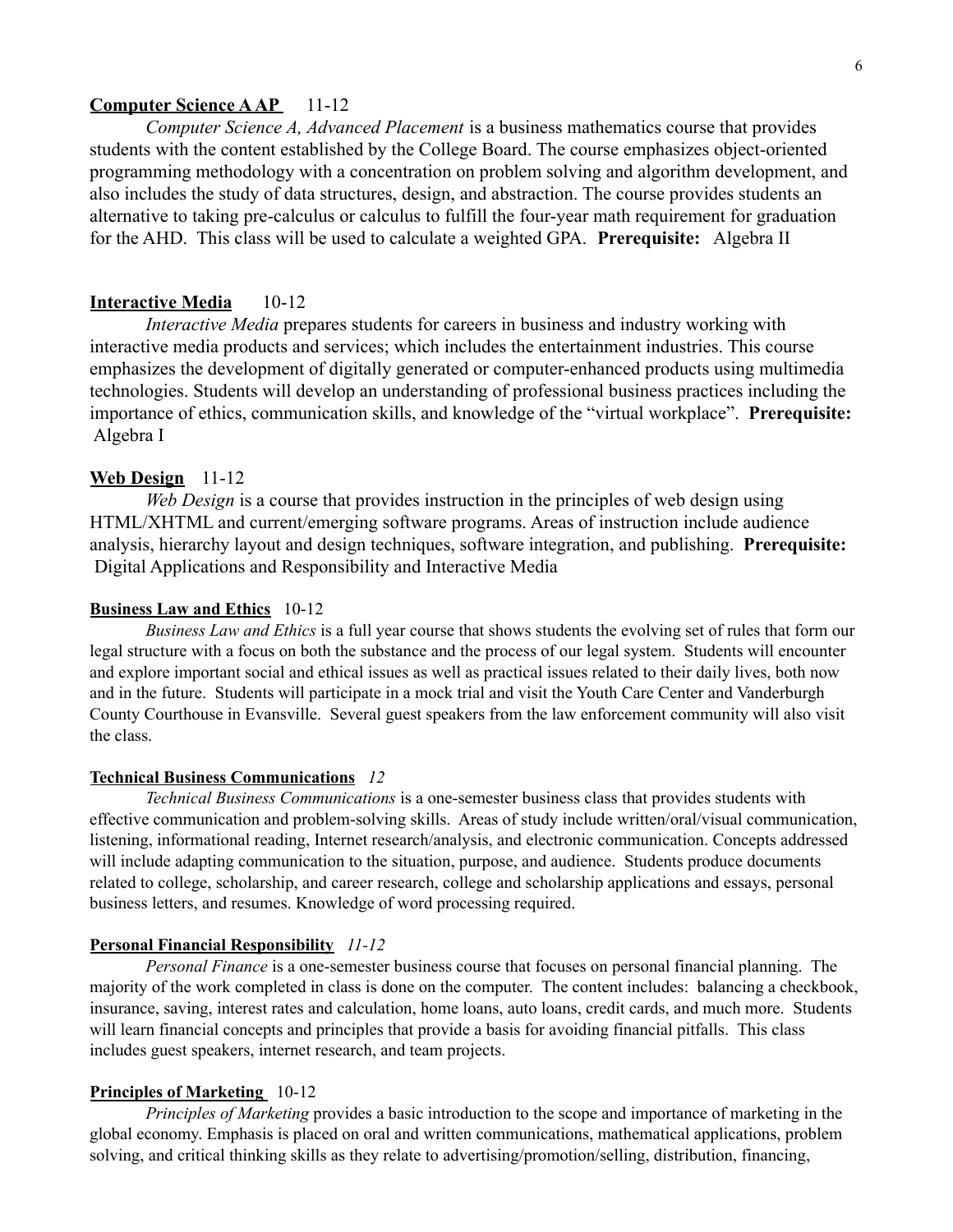marketing-information management, pricing, and product/service management. We will be running the Viking Express clothing business during the  $1<sup>st</sup>$  semester.

## **Principles of Business Management- Yearbook year 1** 10-12 **Administrative & Office Management- Yearbook year 2** 11-12

*Yearbook* is journalistic in nature and allows students to participate in the production of the school yearbook. Students in this course are required to learn layout design; write and fit copy, captions, and head lines; sell advertisements; learn basic photography skills; and should be proficient on a computer. Individual responsibility is essential toward completion of assignments for deadlines. Student will also have the opportunity to accept leadership positions and develop new skills as they build the yearbook. **Prerequisites:** One semester of Interactive Media or Illustrations and Graphics and Digital Applications and Responsibility or teacher permission.

## **Work Based Learning** 12

DOE Code: 5974 Work Based Learning, Multiple Pathways

*Work Based Learning Capstone* is a 1-3 credit culminating course in a student's logical sequence of courses for a chosen career pathway. In this course, students have the opportunity to apply the concepts, skills, and dispositions learned in previous coursework in their pathways in real world business and industry settings. Therefore, at least two courses in a student's pathway would be prerequisite to the student enrolling in the stand-alone WBL courses. Students have the opportunity to be released for up to 3 periods. **Required Prerequisites:** Preparing for College and Careers; 4 credits of introductory and advanced courses related to a student's pathway.

## **Information Technology Support** 10-12

*Information Technology Support* allows students to explore how computers work. Students learn the functionality of hardware and software components as well as suggested best practices in maintenance and safety issues. Through hands on activities and labs, students learn how to assemble and configure a computer, install operating systems and software, and troubleshoot hardware and software problems. Students should earn an industry-based certification at the end of the course. **Prerequisite:** Digital Applications and Responsibility, Computer Science I or II Recommended

### **ENGLISH/LANGUAGE ARTS**

### **English 9**

English 9, an English course based on the Indiana Academic Standards for English/Language Arts in Grades 9-10, is a study of language, literature, composition, and oral communication, focusing on literature within an appropriate level of complexity for this grade band. Students use literary interpretation, analysis, comparisons, and evaluation to read and respond to representative works of historical or cultural significance in classic and contemporary literature balanced with nonfiction. Students write responses to literature, expository (informative), narrative, and argumentative/persuasive compositions, and sustained research assignments. Students deliver grade-appropriate oral presentations with attention to audience and purpose and access, analyze, and evaluate online information.

#### **English 9-Honors**

English 9 Honors, an accelerated English course based on the Indiana Academic Standards for English/Language Arts in Grades 9-10, is a study of language, literature, composition, and oral communication,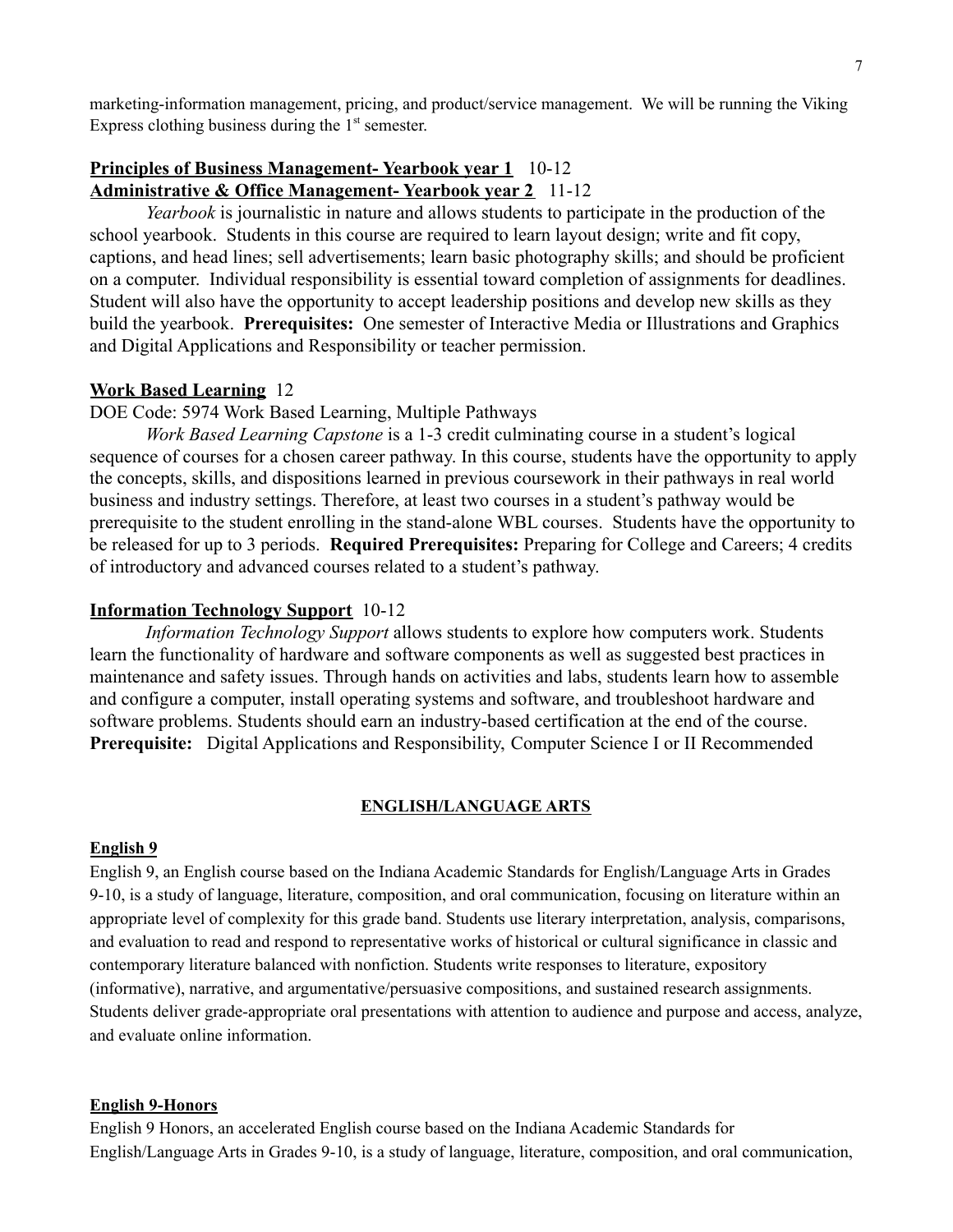focusing on literature within an appropriate level of complexity for this grade band. Students use literary interpretation, analysis, comparisons, and evaluation to read and respond to representative works of historical or cultural significance in classic and contemporary literature balanced with nonfiction. Students frequently write responses to literature, expository (informative), narrative, and argumentative/persuasive compositions, and sustained research assignments. Students deliver grade-appropriate oral presentations with attention to audience and purpose and access, analyze, and evaluate online information. Students are expected to complete a summer reading assignment prior to the start of the course; additionally, students will complete a majority of the course reading independently.

### **English 10**

English 10, an English course based on the Indiana Academic Standards for English/Language Arts in Grades 9- 10, is a study of language, literature, composition, and oral communication, focusing on literature with an appropriate level of complexity for this grade band. Students use literary interpretation, analysis, comparisons, and evaluation to read and respond to representative works of historical or cultural significance in classic and contemporary literature balanced with nonfiction. Students write responses to literature, expository (informative) and argumentative/persuasive compositions, and sustained research assignments. Students deliver grade appropriate oral presentations with attention to audience and purpose and access, analyze, and evaluate online information.

## **English 10 – Honors**

English 10, an accelerated English course based on the Indiana Academic Standards for English/Language Arts in Grades 9- 10, is a study of language, literature, composition, and oral communication, focusing on literature with an appropriate level of complexity for this grade band. This course will prepare students for the rigorous work involved in AP English Literature and Composition. Students use literary interpretation, analysis, comparisons, and evaluation to read and respond to representative works of historical or cultural significance in classic and contemporary literature balanced with nonfiction. Students write responses to literature, expository (informative) and argumentative/persuasive compositions, and sustained research assignments. Students deliver grade appropriate oral presentations with attention to audience and purpose and access, analyze, and evaluate online information. Students are expected to complete a summer reading assignment prior to the start of the course; additionally, students will complete a majority of the course reading independently.

### **English 11**

English 11, an English course based on the Indiana Academic Standards for English/Language Arts in Grades 11-12, is a study of language, literature, composition, and oral communication focusing on literature with an appropriate level of complexity for this grade band. Students use literary interpretation, analysis, comparisons, and evaluation to read and respond to representative works of historical or cultural significance appropriate in classic and contemporary literature balanced with nonfiction. Students write narratives, responses to literature, academic essays (e.g. analytical, persuasive, expository, summary), and more sustained research assignments incorporating visual information in the form of pictures, graphs, charts and tables. Students write and deliver grade-appropriate multimedia presentations and access, analyze, and evaluate online information.

## **English 11 Advanced Placement Literature and Composition**

The AP English Literature and Composition course focuses on reading, analyzing, and writing about imaginative literature (fiction, poetry, drama) from various periods. Students engage in close reading and critical analysis of imaginative literature to deepen their understanding of the ways writers use language to provide both meaning and pleasure. As they read, students consider a work's structure, style, and themes, as well as its use of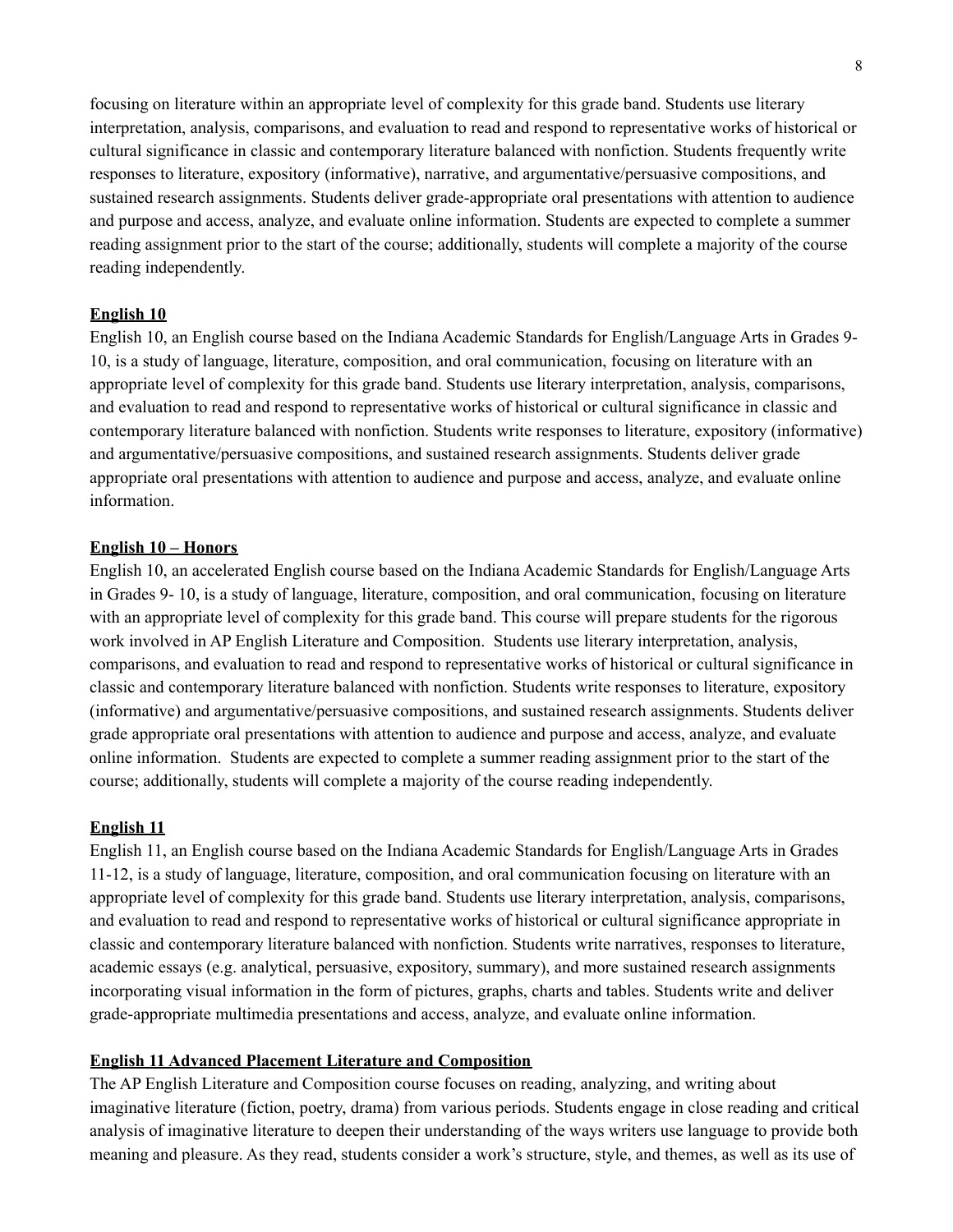figurative language, imagery, and symbolism. Writing assignments include expository, analytical, and argumentative essays that require students to analyze and interpret literary works. AP English Literature and Composition offers students the opportunity to receive college credit that aligns to an introductory college-level literature and writing curriculum. Students are expected to complete a summer reading assignment prior to the start of the course; additionally, students will complete a majority of the course reading independently. This class will be used to calculate a weighted GPA.

## **English 12**

English 12, an English course based on the Indiana Academic Standards for English/Language Arts for Grades 11- 12, is a study of language, literature, composition, and oral communication focusing on an exploration of point of view or perspective across a wide variety of genres. Students use literary interpretation, analysis, comparisons, and evaluation to read and respond to representative works of historical or cultural significance in classic and contemporary literature balanced with nonfiction. Students write narratives, responses to literature, academic essays (e.g. analytical, persuasive, expository, summary), and more sustained research assignments incorporating visual information in the form of pictures, graphs, charts and tables. Students write and deliver grade-appropriate multimedia presentations and access, analyze, and evaluate online information.

### **English 12 Advanced**

English 12, an accelerated English course based on the Indiana Academic Standards for English/Language Arts for Grades 11- 12, is a study of language, literature, composition, and oral communication focusing on an exploration of point of view or perspective across a wide variety of genres. Students use literary interpretation, analysis, comparisons, and evaluation to read and respond to representative works of historical or cultural significance in classic and contemporary literature balanced with nonfiction. Students write narratives, responses to literature, academic essays (e.g. analytical, persuasive, expository, summary), and more sustained research assignments incorporating visual information in the form of pictures, graphs, charts and tables. Students write and deliver grade-appropriate multimedia presentations and access, analyze, and evaluate online information. The course is designed to prepare students for college freshman English composition classes.

### **English 12 Language and Composition (Advanced Placement/College Achievement Program)**

AP English Language and Composition offers students the opportunity to earn dual high school and college credit in one of the following ways: (1) through the College Board's Advanced Placement English Language and Composition Exam or (2) through the College Achievement Program (CAP) offered by the University of Southern Indiana. The AP English Language and Composition course focuses on the development and revision of evidence-based analytic and argumentative writing, the rhetorical analysis of nonfiction texts, and the decisions writers make as they compose and revise. Students evaluate, synthesize, and cite research to support their arguments. Additionally, they read and analyze rhetorical elements and their effects in nonfiction texts—including images as forms of text— from a range of disciplines and historical periods. Students are expected to complete a summer reading assignment prior to the start of the course; additionally, students will complete a majority of the course reading independently. This class will be used to calculate a weighted GPA. Students who are interested in taking this CAP class must sign up for at least the 2nd semester of AP Literature their junior year. Students will need to choose whether they want to take this class as an AP class or as a dual credit through the CAP program.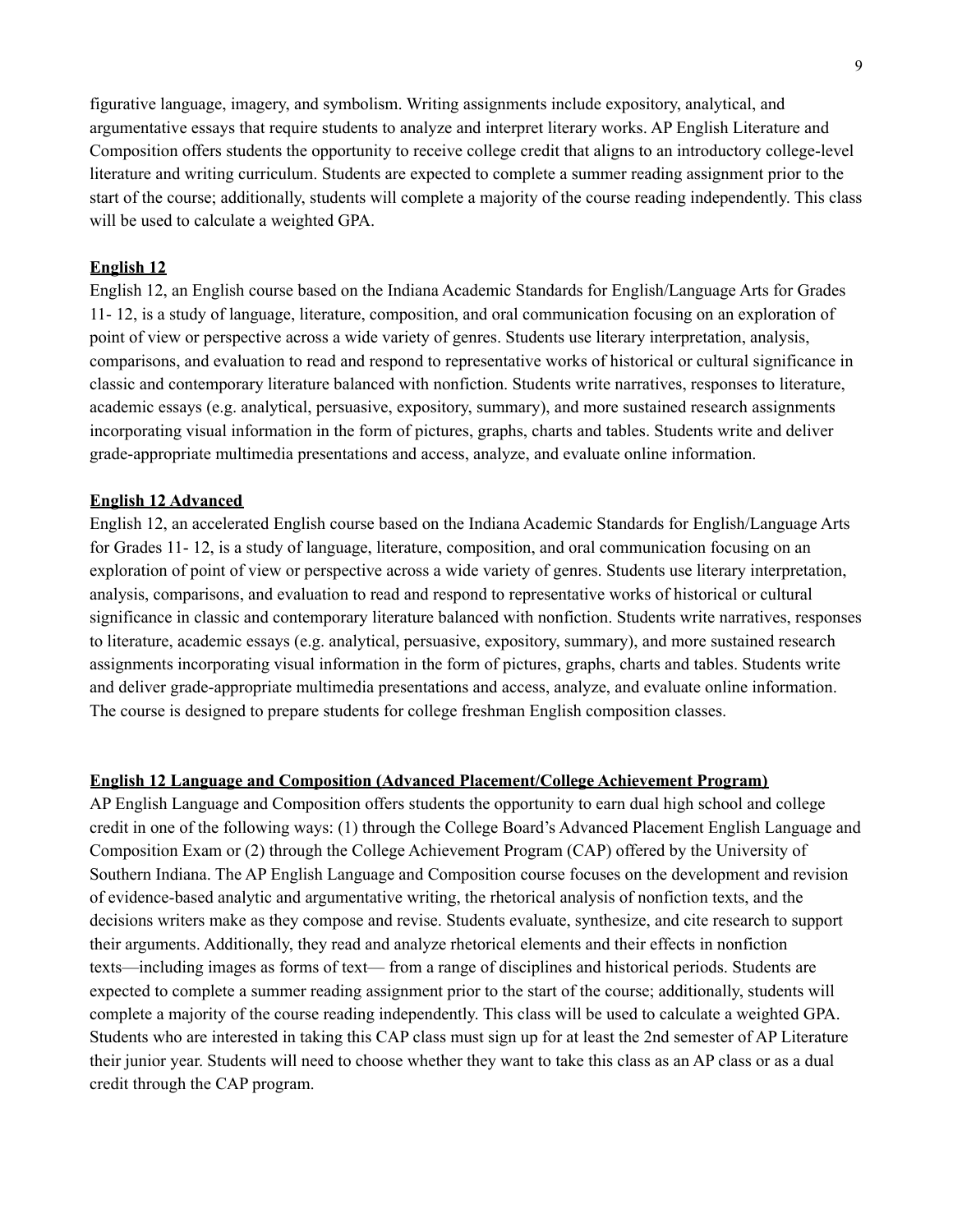### **HEALTH AND PHYSICAL EDUCATION**

### **Physical Education** *9*

*Physical Education* is designed to develop a student in the three domains of learning: Cognitive skills, psychomotor skills and social skills. All of the domains help the students to develop as well-rounded individuals. Emphasis is also placed on full, daily participation, cardio respiratory fitness, and the development of lifetime sports. This course is required for graduation.

### **Strength and Conditioning** *10-12*

*Strength and Conditioning* is designed to generate and facilitate student interest in lifetime fitness. Topics covered include: simple exercise physiology, biomechanics of muscle movement, and the benefits of lifetime fitness/fundamentals of how to achieve it. Emphasis is also placed on full-daily participation, cardiovascular fitness, progressive resistance weight training, and daily journal entries. **Prerequisite:** student must complete two semesters of basic physical education.

#### **Team Sports** *10-12*

*Team Sports* is designed to participate as a team in sports such as: basketball, volleyball, baseball and football. Students will also have the opportunity to learn specific rules and variations of each sport. **Prerequisite:** Students must complete two semesters of basic physical education.

### **Aerobics and Walking** *10-12*

*Aerobics and Walking* is designed to enhance the student's knowledge and interest in lifetime fitness. Topics covered include: speed walking, jogging, step aerobics, yoga, tae bo, and resistance training. Emphasis is placed on full-daily participation and trying to improve your cardiovascular fitness. **Prerequisite:** Students must complete two semesters of basic physical education.

### **Health and Wellness** *9-12*

In *Health and Wellness* class, our aim is to help young people recognize and resolve the questions and problems regarding their health, which they now face as well as those they will encounter as adults. The course provides the students with basic knowledge of how their bodies function and of how behavior is related to emotional needs. This course is required for graduation

### **MATHEMATICS**

#### **Algebra I** *9-12*

The objective of this course is to teach students algebra as a useful tool for problem solving. This course is intended as an introductory course to teach the basic skills and concepts of algebra necessary for further study in mathematics. These include an understanding of the rational number system and its properties, solving equalities and inequalities, working with polynomials, factoring, graphing, linear equations, Pythagorean Theorem, radical expressions and equations.

### **Business Math** *10*

*Business Math* is a business course designed to prepare students for roles as entrepreneurs, producers, and business leaders by developing abilities and skills that are part of any business environment. A solid understanding of math including algebra, basic geometry, statistics and probability provides the necessary foundation for students interested in careers in business and skilled trade areas. The content includes mathematical operations related to accounting, banking and finance, marketing, and management. Instructional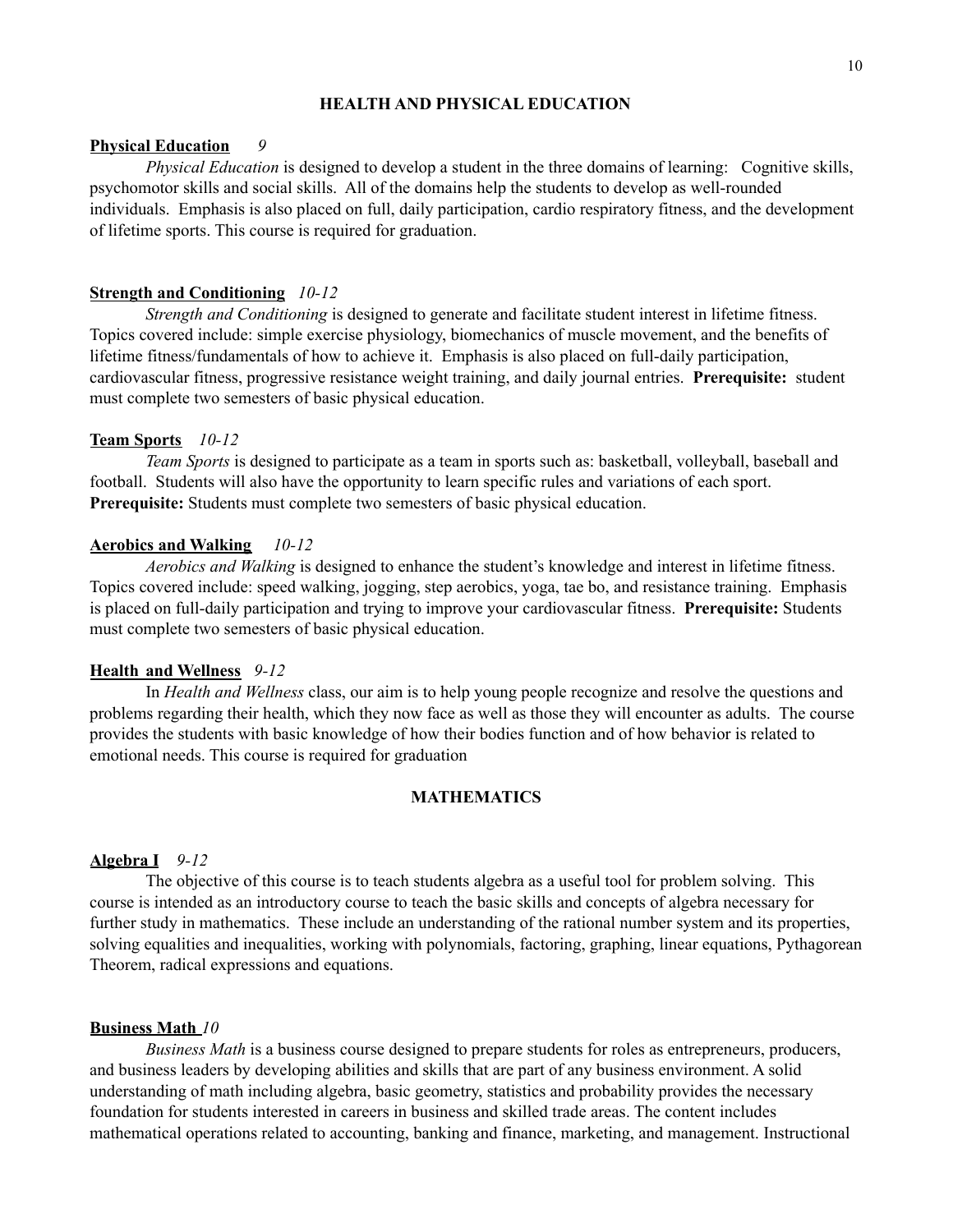strategies should include simulations, guest speakers, tours, Internet research, and business experiences. Special permission is required for this course.

### **Algebra II** *9-12*

*Algebra II* is a one-year course for the second-year algebra student. The course will expand upon concepts learned in Algebra I. The course of study includes, but is not limited to, linear equations and functions, inequalities, polynomials, matrices, rational expressions, irrational and complex numbers, quadratic equations and functions, radicals, logarithms and exponential functions, conic sections, probability, sequences and series.

### **Adv. Math College Credit- Algebra II Honors** *9-12*

*Algebra II Honors* is a one-year course for the second-year algebra students who have strong math skills. The course will expand upon concepts learned in Algebra I. The course of study includes, but is not limited to, linear equations and functions, inequalities, polynomials, matrices, rational expressions, irrational and complex numbers, quadratic equations and functions, radicals, logarithms and exponential functions, conic sections, probability, sequences and series. This course is recommended for students who are on track to receive the Academic Honors Diploma and who plan to take pre-calculus. **Prerequisite:** Students should have a B or better in Algebra I and Geometry Honors.

### **Geometry** *10-12*

*Geometry* is a one-year course for students who plan to pursue at least a two-year college career degree program. It is designed for students who learn best in an experimental manner involving personal participation, hands-on activities, and group relationships. These students, individually and as a team, will apply properties of geometry and trigonometry to occupational situations. They will collect, organize, represent, analyze and make predictions from data utilizing technology as set forth in the core curriculum competencies established by the Southwest Indiana Tech Prep Consortium. The concepts are taught using concrete, tangible examples and problems taken from real-world experience. The approach is intended to help students develop high level skills needed in today's workplace and in a rapidly changing technological society. This is a core 40 course. Students must have passed Algebra I and Algebra II.

#### **Geometry Honors** *10-12*

*Geometry Honors* is intended to develop student proficiency in geometric skills and concepts. It teaches the student to organize his/her ideas and develop logical reasoning abilities which will lead to the development of a geometric proof. Proofs based upon undefined and defined terms, postulates, and theorems make extensive use of inductive and deductive reasoning. In addition students learn the construction of geometric figures, coordinate geometry, and develop an understanding of loci and transformations. Computer technology is incorporated into the course through the use of the Geometers' Sketchpad. **Prerequisite**: Students should have at least a "C" each semester in Algebra I.

### **Integrated Math I** *9-10*

Integrated Mathematics I formalizes and extends the mathematics students learned in the middle grades. The critical areas deepen and extend understanding of linear relationships, in part by contrasting them with exponential phenomena, and in part by applying linear models to data that exhibit a linear trend. Integrated Mathematics I uses properties and theorems involving congruent figures to deepen and extend understanding of geometric knowledge from prior grades. The final unit in the course ties together the algebraic and geometric ideas studied. The eight Process Standards for Mathematics apply throughout the course. Together with the content standards, the Process Standards prescribe that students experience mathematics as a coherent, useful, and logical subject that makes use of their ability to make sense of problem situations.

● Counts as a Mathematics course for all diplomas ● Fulfills the Algebra I/Integrated Mathematics I requirement for all diplomas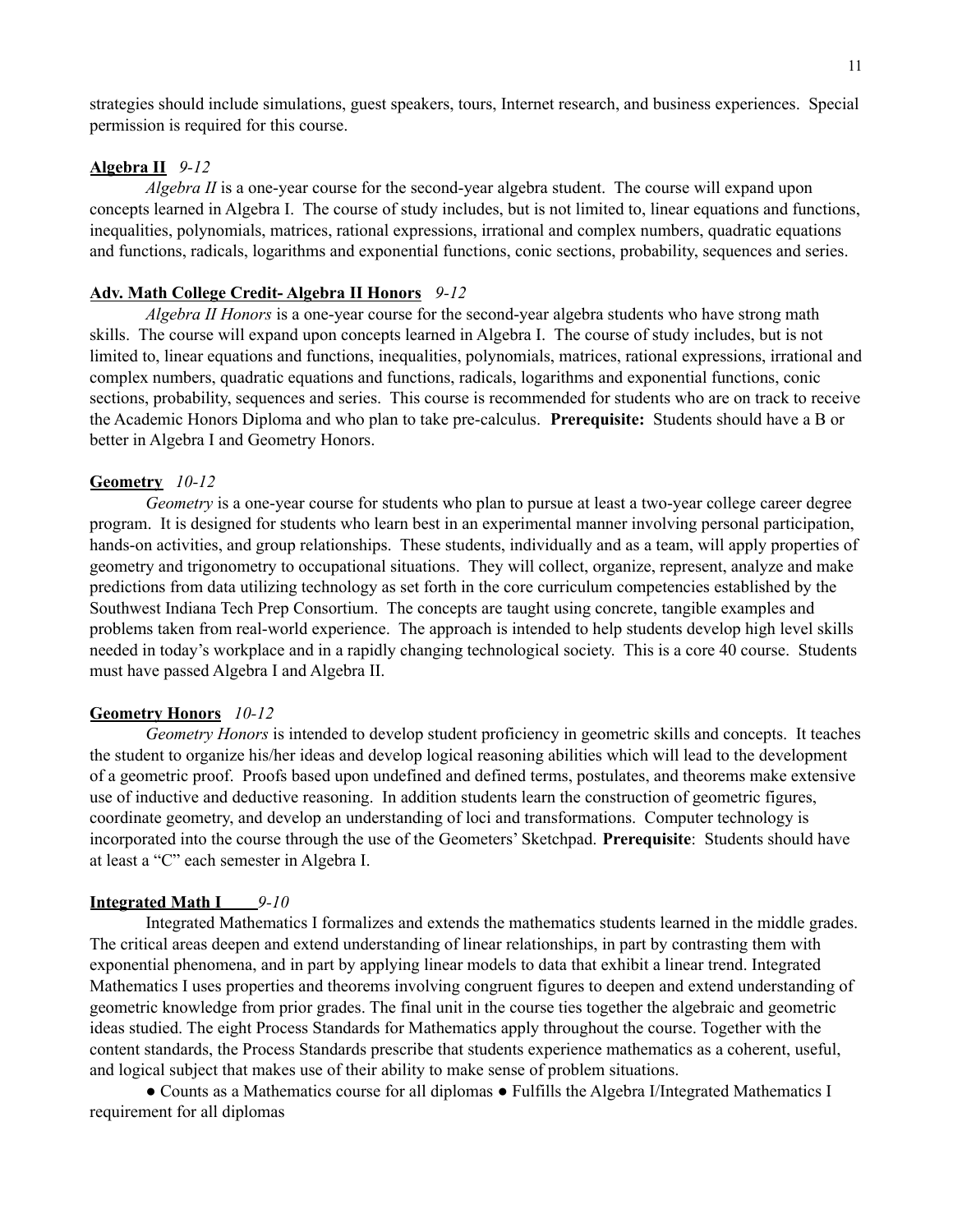### **Integrated Math II** *10-11*

Integrated Mathematics II focuses on quadratic expressions, equations, and functions by comparing their characteristics and behavior to those of linear and exponential relationships from Integrated Mathematics I. The need for extending the set of rational numbers arises and real and complex numbers are introduced so that all quadratic equations can be solved. Thelink between probability and data is explored through conditional probability and counting methods, including their use in making and evaluating decisions. The study of similarity leads to an understanding of right triangle trigonometry and connects to quadratics through Pythagorean relationships. Circles, with their quadratic algebraic representations, rounds out the course. The eight Process Standards for Mathematics apply throughout the course. Together with the content standards, the Process Standards prescribe that students experience mathematics as a coherent, useful, and logical subject that makes use of their ability to make sense of problem situations. Recommended Prerequisites: Integrated Mathematics I ● Credits: 2 semester course, 1 credit per semester ● Counts as a Mathematics course for all diplomas ● Fulfills the Geometry/Integrated Mathematics II requirement for the Core 40, Core 40 with Academic Honors and Core 40 with Technical Honors diplomas.

### **Finite Mathematics** *11-12*

*Finite Mathematics* is an umbrella of mathematical topics. It is a course designed for students who will undertake higher-level mathematics in college that may not include calculus. Topics include: (1) counting techniques, (2) matrices, (3) recursion, (4) graph theory, (5) social choice, (6) linear programming, and (7) game theory. Technology, such as computers and graphing calculators, should be used frequently. This is a one semester core 40 and academic honors course. **Prerequisite:** Students must have passed Algebra I, Algebra II and Geometry.

#### **Probability and Statistics** *11-12*

*Probability and Statistics* includes the concepts and skills needed to apply statistical techniques in the decision-making process. Topics include: (1) descriptive statistics, (2) probability, and (3) statistical inference. Practical examples based on real experimental data are used throughout. Students plan and conduct experiments or surveys and analyze the resulting data. The use of graphing calculators and computer programs is encouraged. This is a one semester core 40 and academic honors course. **Prerequisite:** Students must have passed Algebra I, Algebra II and Geometry.

#### **Pre-Calculus/Trigonometry** *11-12*

*Pre-calculus/Trigonometry* is a two-semester course intended to prepare a student for calculus. It is assumed that a student taking this course has a strong foundation in algebra and geometry. The course emphasizes algebraic, quadratic, trigonometric, exponential and logarithmic functions and their graphs. Other topics discussed include trigonometric identities, vectors, analytic geometry, matrices, sequences and probability. The student becomes proficient in the use of the scientific calculator and is introduced to the use of the graphing calculator. **Prerequisites:** Students should have at least a "C" for each semester in Algebra II and Geometry Honors or a "B" or better in Algebra II and Geometry.

### **AP Calculus AB** *12*

*AP Calculus* is designed to introduce our students to the many concepts of college calculus. Functions, derivatives, applications of derivatives, integration, continuity, limits, differentials, and the applications of the differential are covered in this two-semester course. Students can earn college credit by scoring a 3 or higher on the AP exam. This class will be used to calculate a weighted GPA.

### **MUSIC**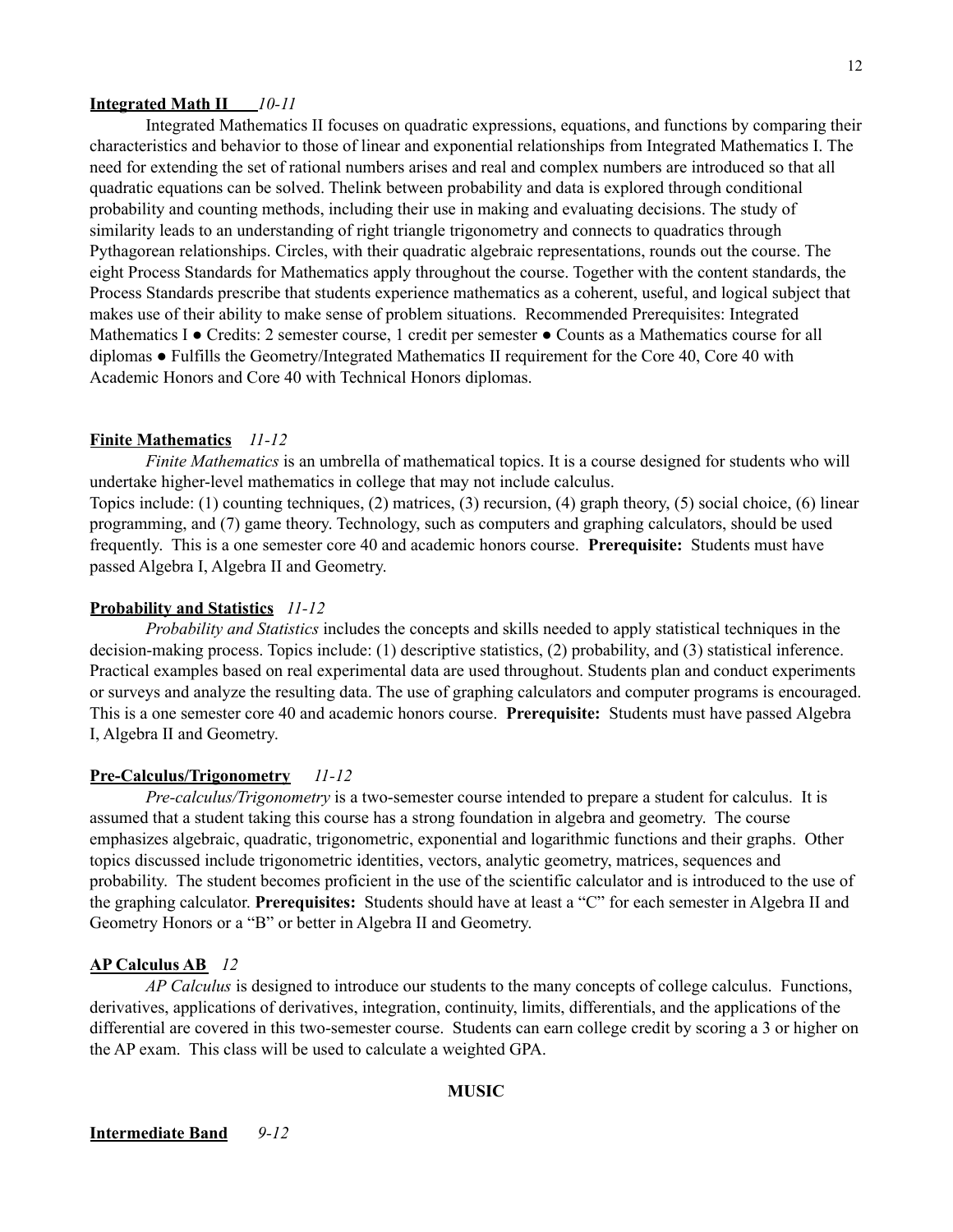The *North Posey High School Band* prepares and performs a wide variety of music, combining physical and musical development through marching and concert activity. Annual performance in festivals, contests, tours and local programs expose instrumental music students to a broad program of recognition of musical ability, discipline, and achievement toward musical ideals.

### **Intermediate Chorus** *9-12*

*Concert Choi*r is a mixed-gender ensemble dedicated to the study and performance of intermediate-advanced choral music. Students perform, create, and respond to music from all major historical periods and world languages. Students are expected to participate in a limited number of vocal workshops, festivals, tours, and required concerts throughout the year. Specific course topics include vocal anatomy & technique, Singer's Diction, music literacy, ear/aural training, music history, poetry & language arts, music expression, individual professionalism, and careers in music. Students are expected to learn and practice music individually via technology to prepare for daily rehearsal. Concert Choir has no specific prerequisite, but students are highly recommended to have some experience in music and foreign language to be especially successful. Private lessons are available for students of any age or skill level who pursue the annual ISSMA Solo & Ensemble Festival in February.

### **Music Theory and Composition** *10-12*

*Music Theory and Composition* deals with four skill areas, including written harmony, keyboard harmony (previous piano knowledge not required), ear training and sight singing. Some prerequisite skills are required in reading notation of rhythm and pitch. Some experience in performance is desirable. The work is designed for the senior or junior level. The student will solve both theoretical and practical problems in analyzing existing music. Activities include arranging given melodies and creating original must in both vocal and instrumental styles. Works of music form antiquity to the present day are analyzed and performed. The semesters' work closes with a final project in which the student creates an original work to be performed in class. This is a one semester course that is open to all students, not just those in band or chorus

### **Music History and Appreciation** *10-12*

*Music History and Appreciation* is designed to teach students to value music in their own lives and as an essential ingredient in everyone's life. It is an active study of how music says who we are as human beings and how we express ourselves through music. This is a one semester course that is open to all students, not just those in band or chorus.

#### **Other**

### **Student Worker/Study Hall**

North Posey High School no longer has the traditional study halls. Students who would like to be a student worker must have a 2.7 cumulative GPA and complete an application specifying who they would like to work for. A signature from the faculty member is a required part of the application.

### **Math Lab** *9-12*

*Mathematics Lab* provides students with individualized instruction designed to support success in completing mathematics coursework aligned with Indiana's Academic Standards for Mathematics. This course is designed to work with students who need remediation for the End of Course assessment in Algebra I.

### **Language Arts Lab** *9-12*

*Language Arts Lab* is a supplemental course that provides students with individualized or small group instruction designed to support success in completing language arts course work aligned with Indiana's Academic Standards for English/Language Arts in Grades 9-12 and the Common Core State Standards for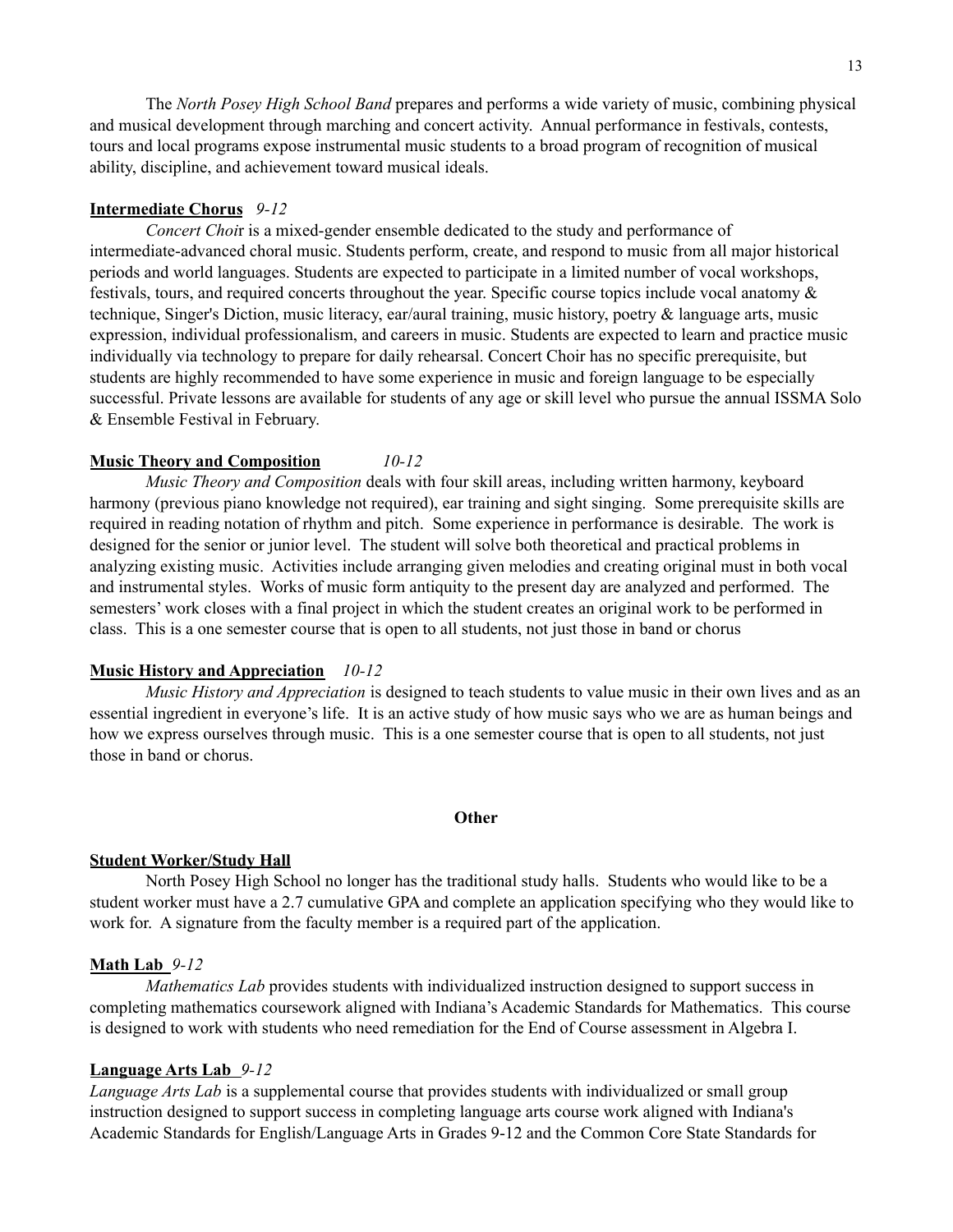English/Language Arts, focusing on the Writing Standards. This course is designed to work with students who need remediation for the End of Course assessment in English 10.

### **SCIENCE**

### **Biology I** *9*

*Biology I* provides regular laboratory and literature investigation into the study of structure and function of the organisms from the components of the cell to the anatomy of and physiology of the entire organism. This is to include the function and processes of the cell, tissue, organ, and systems of various species of organisms. This study is to include their interdependence within population, communities, ecosystems, and the biosphere. Students have the opportunity to gain knowledge of the history of biology, careers in biology; and cope with biological questions and problems related to personal and social issues. Students experience the use of the scientific method as a method of problem solving not only in science but also in daily life activities.

#### **Integrated Chemistry/Physics** 10-12

*Integrated Chemistry/Physic*s introduces the fundamental concepts of scientific inquiry, the structure of matter, chemical reactions, forces, motion, and the interactions between energy and matter. The course can serve as a laboratory based introduction to possible future course work in chemistry or physics. The course may also be taken instead of Chemistry or Physics, thereby providing the student who does not intend to enter a science related field, a broad background in both subjects. It is recommended that students take Algebra prior to or concurrent with Integrated Chemistry/Physics. **Prerequisite:** Student must have passed Biology I

#### **Chemistry I** *10-12*

*Chemistry I* allows students to synthesize useful models of the structure of matter and the mechanisms of its interactions through laboratory investigations of matter and its chemical reactions. Students have the opportunity to: (1) gain an understanding of the history of chemistry, (2) explore the uses of chemistry in various careers, (3) cope with chemical questions and problems related to personal needs and social issues, and (4) learn and practice laboratory safety. The historical background is used, in many concepts, to develop and show the evolutionary process involved in the synthesis of the present accepted chemical knowledge. **Prerequisite:** Must have passed Algebra I with a C- or better both semesters.

### **Anatomy & Physiology** *11-12*

*Anatomy & Physiology* is a course in which students investigate and apply concepts associated with human anatomy and physiology. Concepts covered include the process of homeostasis and the essentials of human function at the level of genes, cells, tissues, and organ systems. Students will understand the structure, organization, and function of the various components of the healthy human body in order to apply this knowledge in all health-related fields.

The course should include ample laboratory experiences that illustrate the application of the standards to the appropriate cells, tissues, organs, and organ systems. Dissection is both appropriate and necessary. Students should be able to use basic laboratory equipment such as microscopes, balances, and pipettes**.** This class will be used to calculate a weighted GPA. **Perquisite:** Student should have a B- or better in biology I.

#### **Chemistry II** *11-12*

In *Chemistry II,* the first semester is an intensive study of the more advanced mathematical concepts. Some of these concepts may be a review of Chemistry I while others are from new material. The second semester consists of concentrated approach to acids and bases including calculations involving strong and weak acids and bases. We will balance oxidation-reduction reactions, using two different methods. There will be some organic chemistry, stressing nomenclature and very basic reactions. The last few weeks will be spent on qualitative analysis to improve the laboratory techniques of the student. The main purpose of this course is to give students a solid foundation for college chemistry. Prerequisites: Students must have taken Chemistry I and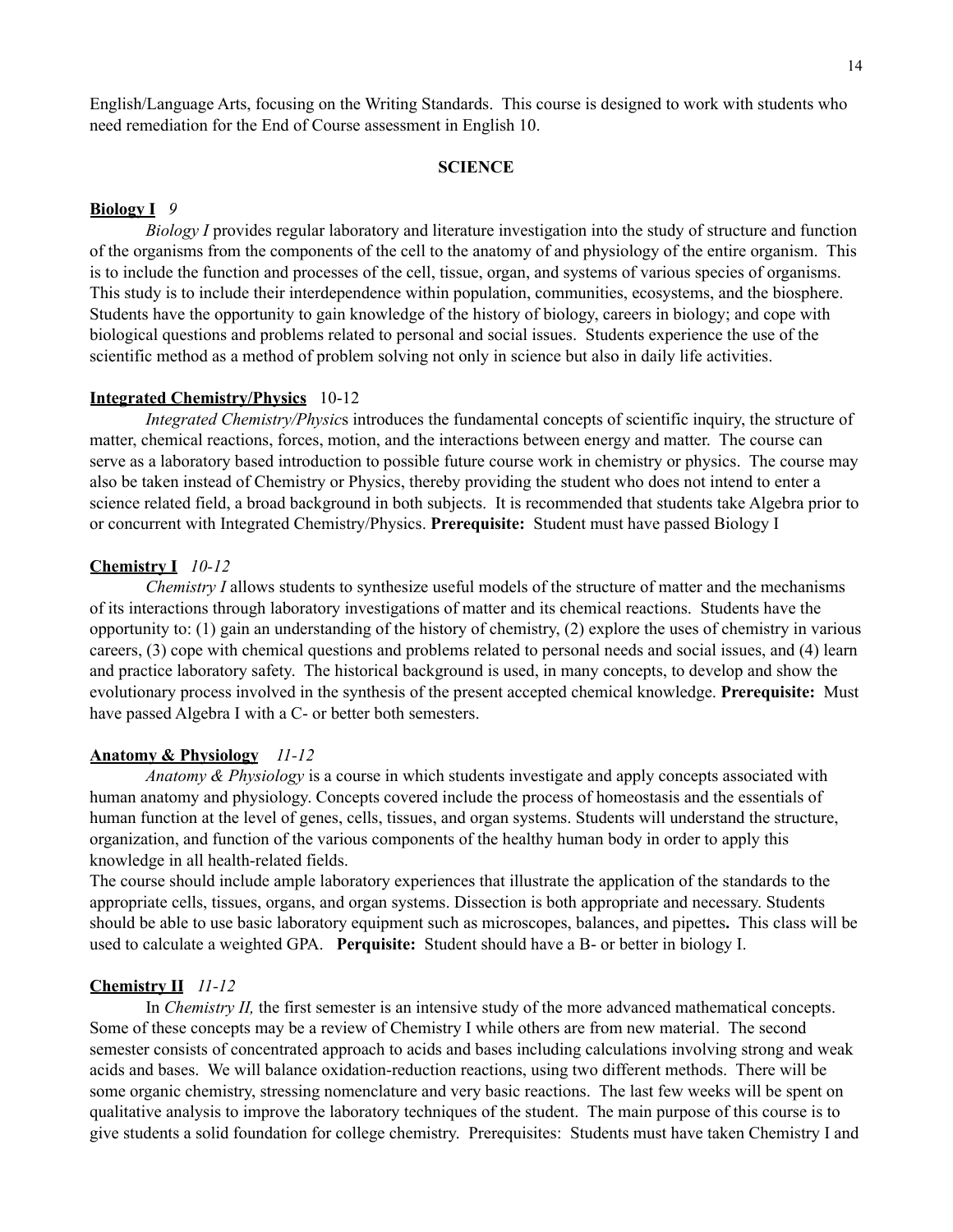received a "B-" or above. Otherwise special permission from the teacher is needed. It is highly recommended that Chemistry II be taken the year following Chemistry I. This class will be used to calculate a weighted GPA.

### **Earth and Space Science I** *10,11,12*

*Earth and Space Science I* is a course focused on the following core topics: study of the earth's layers; atmosphere and hydrosphere; structure and scale of the universe; the solar system and earth processes. Students analyze and describe earth's interconnected systems and examine how earth's materials, landforms, and continents are modified across geological time. Instruction should focus on developing student understanding that scientific knowledge is gained from observation of natural phenomena and experimentation by designing and conducting investigations guided by theory and by evaluating and communicating the results of those investigations according to accepted procedures. **Prerequisite:** ICP or Chemistry I

## **AP PHYSICS 1:** *11,12*

AP Physics1 is a course based on the content established and copyrighted by the College Board. The course is not intended to be used as a dual credit course. AP Physics 1: Algebra based is equivalent to a first-semester college course in algebra-based physics. The course 23 Indiana Department of Education High School Course Titles and Descriptions covers Newtonian mechanics (including rotational dynamics and angular momentum); work, energy, and power; mechanical waves and sound. It will also introduce electric circuits. Recommended Grade Level: 11, 12 Recommended Prerequisite: Geometry Credits: 2 semester course, 1 credit per semester Counts as a Science Course for all diplomas. Qualifies as a quantitative reasoning course.

### **AP PHYSICS 2:** *12*

AP Physics2 is a course based on the content established and copyrighted by the College Board. The course is not intended to be used as a dual credit course. AP Physics 2: Algebra based is equivalent to a second-semester college course in algebra-based physics. The course covers fluid mechanics; thermodynamics; electricity and magnetism; optics; atomic and nuclear physics. Recommended Grade Level: 12 Recommended Prerequisite: AP Physics 1: Algebra-based Credits: 2 semester course, 1 credit per semester Counts as a Science Course for all diplomas. Qualifies as a quantitative reasoning course.

### **Principles of the Biomedical Sciences** *9-12*

*Principles of Biomedical Sciences* provides an introduction to this field through "hands-on" projects and problems. Student work involves the study of human medicine, research processes and an introduction to bioinformatics. Students investigate the human body systems and various health conditions including heart disease, diabetes, hypercholesterolemia, and infectious diseases. A theme through the course is to determine the factors that led to the death of a fictional person. After determining the factors responsible for the death, the students investigate lifestyle choices and medical treatments that might have prolonged the person's life. Key biological concepts included in the curriculum are: homeostasis, metabolism, inheritance of traits, feedback systems, and defense against disease. Engineering principles such as the design process, feedback loops, fluid dynamics, and the relationship of structure to function will be included where appropriate. The course is designed to provide an overview of all courses in the Biomedical Sciences program and to lay the scientific foundation necessary for student success in the subsequent courses. This course can count as a third year science class for Core 40 and Academic Honors diplomas.

## **Human Body Systems** *10-12*

*Human Body Systems* is the second course in the Project Lead the Way Biomedical sequence. Students examine the processes, structures, and interactions of the human body systems to learn how they work together to maintain homeostasis (internal balance) and good health. Using real-world cases, students take the role of biomedical professionals and work together to solve medical mysteries. Hands-on projects include designing experiments, investigating the structures and functions of the body systems and using data acquisition software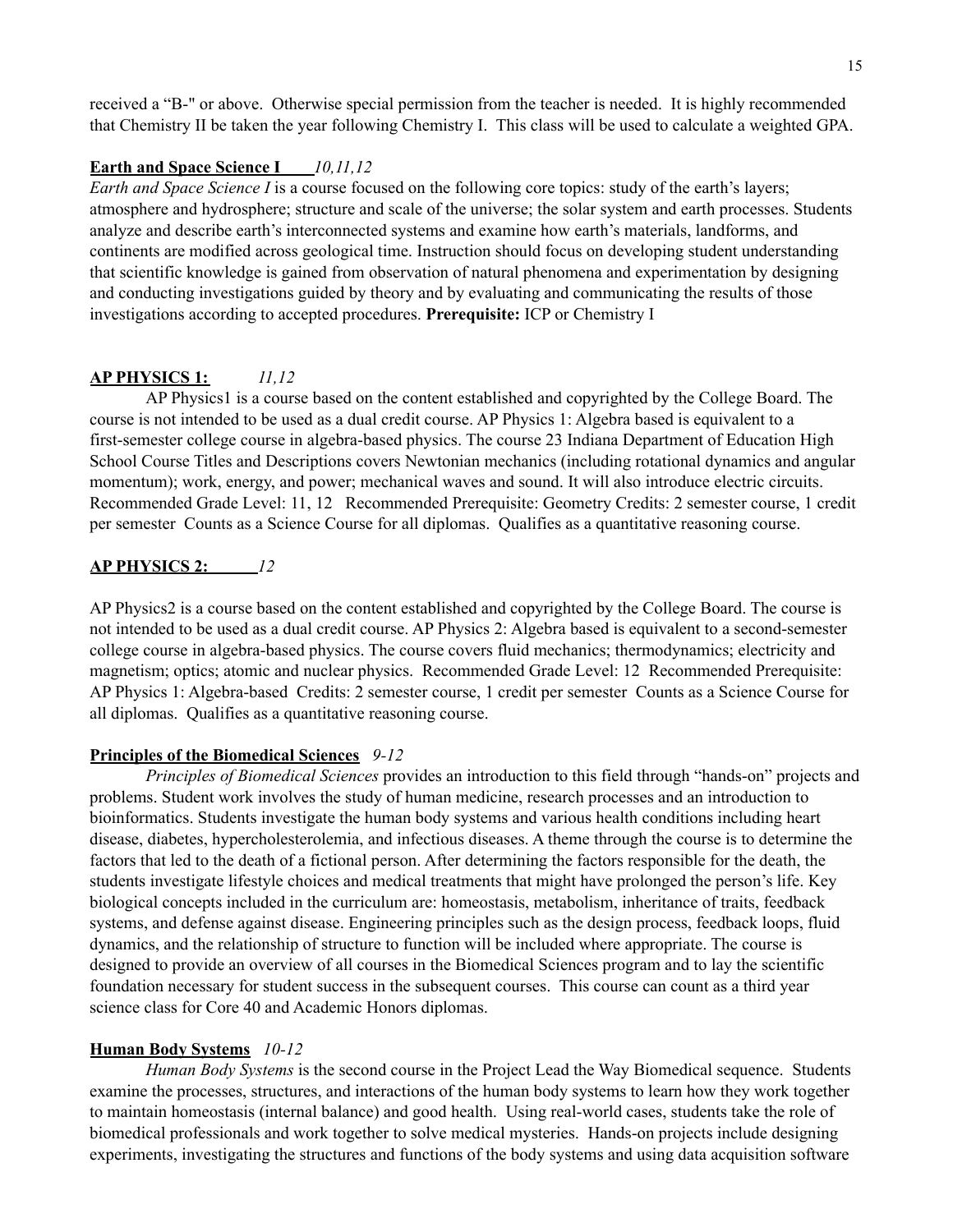to monitor body functions such as muscle movement, reflux and voluntary actions and respiratory operations. Important concepts covered in the course are communication, transport of substances, locomotion, metabolic processes, defense, and protection. Prerequisite: Principles of Biomedical Sciences

### **Medical Interventions (MI)** *11-12*

In *Medical Interventions* students investigate the variety of interventions involved in the prevention, diagnosis and treatment of disease as they follow the lives of a fictitious family. The course is a "How-To" manual for maintaining overall health and homeostasis in the body as students explore: how to prevent and fight infection; how to screen and evaluate the code in human DNA; how to prevent, diagnose and treat cancer; and how to prevail when the organs of the body begin to fail. Through these scenarios, students are exposed to the wide range of interventions related to immunology, surgery, genetics, pharmacology, medical devices, and diagnostics. Lifestyle choices and preventive measures are emphasized throughout the course as well as the important roles scientific thinking and engineering design play in the development of interventions of the future. This class will be used to calculate a weighted GPA. Prerequisite: Principles of Biomedical Sciences and Human Body Systems

## **Biomedical Innovation (BI)** *12*

*Biomedical Innovations* is a capstone course where students apply their knowledge and skills to answer questions or solve problems related to the biomedical sciences. Students design innovative solutions for the health challenges of the 21st century as they work through progressively challenging open-ended problems, addressing topics such as clinical medicine, physiology, biomedical engineering, and public health. They have the opportunity to work on an independent project and may work with a mentor or advisor from a university, hospital, physician's office, or industry. Throughout the course, students are expected to present their work to an adult audience that may include representatives from the local business and healthcare community. Prerequisite: Principles of Biomedical Sciences, Human Body Systems and Medical Interventions

### **SOCIAL STUDIES**

### **Geography/History of the World** *9-12*

*World Geography*, a two-semester course open to all students, is a combination of regional, physical, economic and political geography. This course is designed to help students better understand the activities of man under varying conditions on the Earth. World Geography provides students with an examination of the basic concepts and principles of geography. Major aspects of physical geography--climate, biomes, platetectonics, landforms, hydrologic cycle, atmosphere, vegetation patterns, and earth in space--are emphasized. Understanding basic map skills, types of maps, map parts and globes is a major goal. Political geography is another critical theme. World countries, cultures and peoples are presented to students.

#### **World History/Civilization** *9-12*

*World History*, a two-semester course open to all students, is the study of people from their early beginnings through their evolving and developing stages, to their complex states today. Numerous time periods and topics are investigated as students study history of human beings on the planet Earth. Particular attention will be given to the variety of ideas, cultures, and movements that have graced the course of world history. World History permits the student to study and experience the history of humankind from its earliest development to the present day.

#### **Anthropology** *11-12*

*Anthropology* is a one-semester course available to juniors and seniors. Anthropology is the study of humans and all of their physical and cultural adaptations to their environment. Students will study the evolution of humans and their behavior, human variation and marriage and kinship. Cultural variations and cultural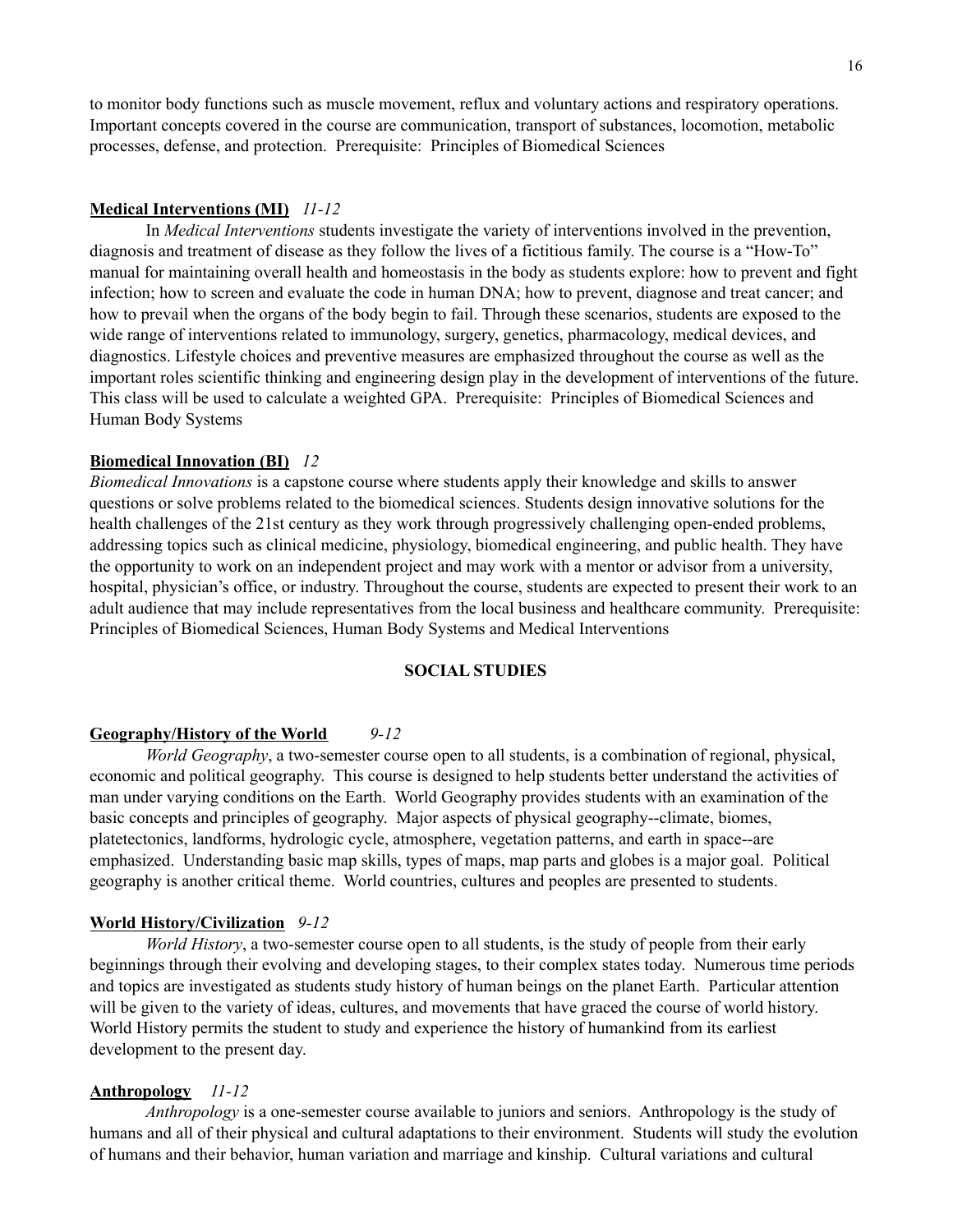change will be emphasized. Other topics discussed include law and order, religion, and the historical background of anthropology.

### **Modern World Civilization** *11-12*

*Modern World Civilization* is a one-semester course offered to any student who has taken World History or World Geography. Particular attention will be paid to special topics and issues such as 20th Century wars, social movements, and fads and fashions. The relevance of these issues will be applied to how they have affected and influenced the lives of Americans today.

### **United States History** *11*

*United States History* two-semester course, which is required for juniors, is a survey of the political, social, cultural, and economic phases of American life from the 15th century to the present. This class builds upon concepts developed in previous studies of American history. The study of American history has two major goals: (1) to include in our youth a sense of our past and an understanding of the democratic ideals on which our political, economic, and social development have been based; (2) to provide students with a framework within which they can develop the skills of critical thinking, problem-solving, and decision-making that will enable them to meet creatively and intelligently the challenges of a changing world.

#### **United States History Honors** *11*

*US History* Honors offers students the opportunity to earn dual high school and college credit through the College Achievement Program (CAPS) offered by the University of Southern Indiana. The U.S. History Honors course is designed to provide students with the analytic skills and factual knowledge necessary to deal critically with the problems and materials in U.S. history. The program prepares students for intermediate and advanced college courses by making demands upon them equivalent to those made by full-year introductory college courses. Students should learn to assess historical materials—their relevance to a given interpretive problem, reliability, and importance—and to weigh the evidence and interpretations presented in historical scholarship. A U.S. History Honors course should thus develop the skills necessary to arrive at conclusions on the basis of an informed judgment and to present reasons and evidence clearly and persuasively in essay format. This class will be used to calculate a weighted GPA.

#### **Government** *12*

*Government*, a required one-semester course for seniors, is the study of the formulation and foundation of systems of rule among groups of people. Specific emphasis is placed upon the United States government. Students will study the philosophy of government and its principles and practices. Students will understand how government is divided into three branches at three levels in the United States. Emphasis will also be placed on the study of citizenship and the role of the citizen in the United States and the world. This one-semester course for seniors, required by the state of Indiana, is designed to aid the student to understand and appreciate the principles of American Government and to encourage a student's personal commitment to the preservation of rights, privileges, and responsibilities of free people.

### **Economics** *12*

*Economics* is a required one-semester course designed to help students understand concepts necessary for participation in a capitalist system as wage earners, business owners, producers, investors, and consumers. In this class, students have the opportunity to earn dual-credit through Ivy Tech Community College. Topics include, but are not limited to: supply and demand, competition, growth and stability, production and distribution of wealth, government role in the economy, comparison of economic systems, the effect of inflation and monetary policies on national and international economics, analysis of the local economy, and current micro-economic issues. This course will apply simulations and activities such as the Stock Market Game that require analysis and evaluation on the part of the students.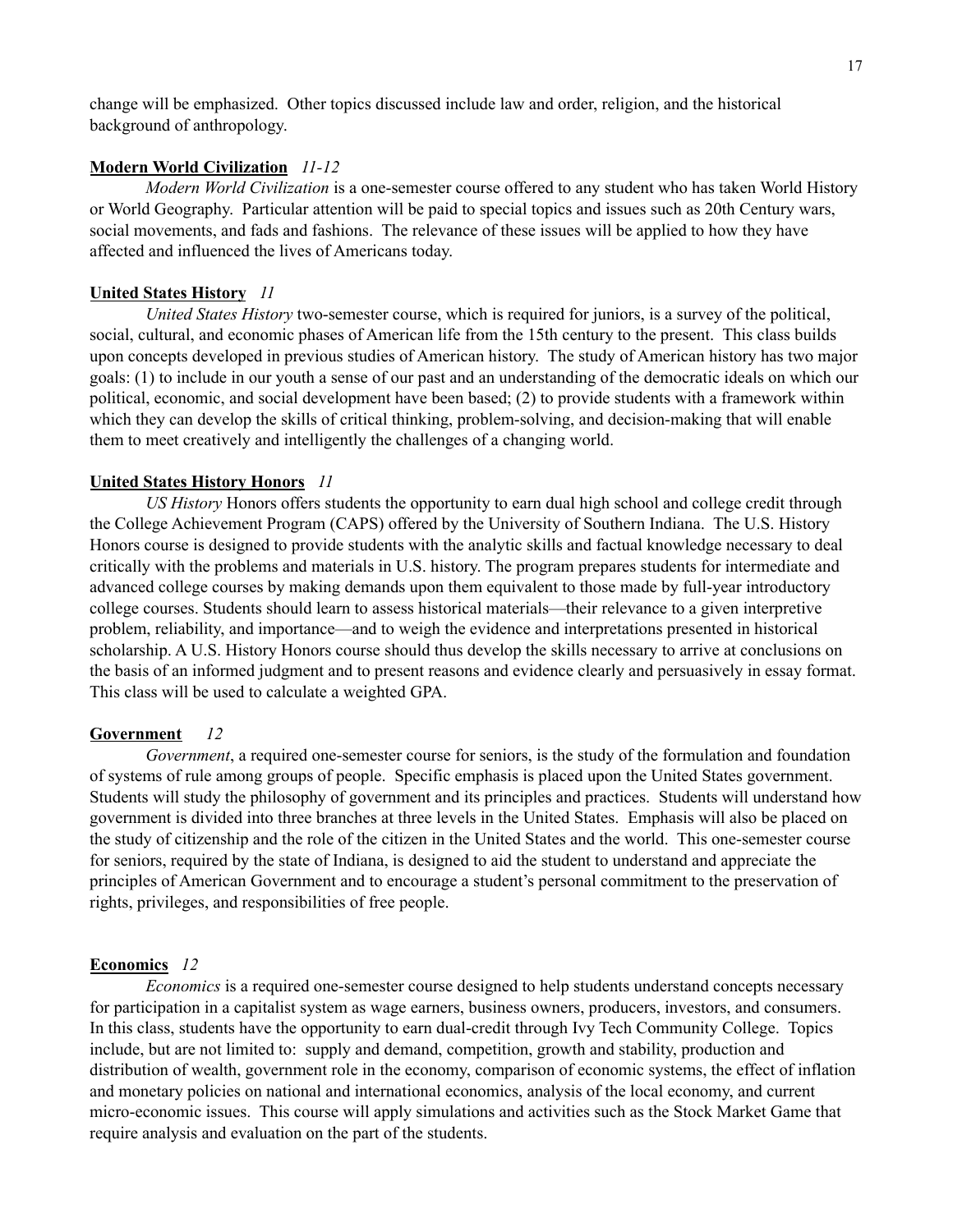#### **Psychology** *11-12*

*Psychology*, a one-semester course for juniors and seniors, provides students with a comprehensive examination of the basic concepts, principles, and methods central to the scientific study of psychology. This class presents an orderly discussion of psychological concepts and their application. The course is designed to meet the basic goal of enabling students to learn more about the why of their behavior. Psychology is the scientific study of man and his behavior. The central question that is being answered throughout this course is why man acts as he does.

#### **Sociology** *11-12*

*Sociology*, a one-semester course for juniors and seniors, is the study of man and his contact with his environment and is the scientific study of group behavior. The emphasis of this class is placed on how different societies and cultures mold each individual. In this time of social change, it is intended that this class will serve as a catalyst for discussion and study among students and bring up new areas of interest. It is important for students to understand that youthful aspirations do not always translate into adult accomplishments because of social factors, but this should not prevent individuals from striving to fulfill their youthful aspirations.

#### **Ethnic Studies** 9-12

Ethnic Studies provides a framework to broaden students' perspectives concerning historical and contemporary lived experiences and cultural practices of ethnic and racial groups in the United States. This course may either focus on a particular ethnic or racial group or take a comparative approach across multiple groups. Course content will be presented from the perspective of the ethnic or racial group (s). This course may include an analysis of the economic, intellectual, social, and political contributions of an ethnic or racial group, as well as the socio-political and economic forces that create systemic challenges to accessing resources and opportunities.

#### **Indiana Studies** 9-12

Indiana Studies is an integrated course that compares and contrasts state and national developments in the areas of politics, economics, history, and culture. The course uses Indiana history as a basis for understanding current policies, practices, and state legislative procedures. It also includes the study of state and national constitutions from a historical perspective and as a current foundation of government. Examination of individual leaders and their roles in a democratic society will be included and students will examine the participation of citizens in the political process. Selections from Indiana arts and literature may also be analyzed for insights into historical events and cultural expressions.

### **TRADE AND INDUSTRIAL EDUCATION**

#### **Introduction to Construction** *9-12*

*Introduction to Construction* is a course that will offer hands-on activities and real world experiences related to the skills essential in residential, commercial, and civil building construction. During the course, students will be introduced to the history and traditions of construction trades. The students will also learn and apply knowledge of the care and safe use of hand and power tools as related to each trade. In addition, students are introduced to blueprint reading, applied math, basic tools and equipment, and safety. Students will demonstrate building construction techniques, including concrete and masonry, framing, electrical, plumbing, dry walling, HVAC, and painting as developed locally in accordance with available space and technologies. Students learn how architectural ideas are converted into projects and how projects are managed during a construction project on this course. Students study construction technology topics such as preparing a site, doing earthwork, setting footings and foundations, building the superstructure, enclosing the structure, installing systems, finishing the structure and completing the site. Student also investigate topics related to the purchasing and maintenance of structures, special purpose facilities, green construction and construction careers.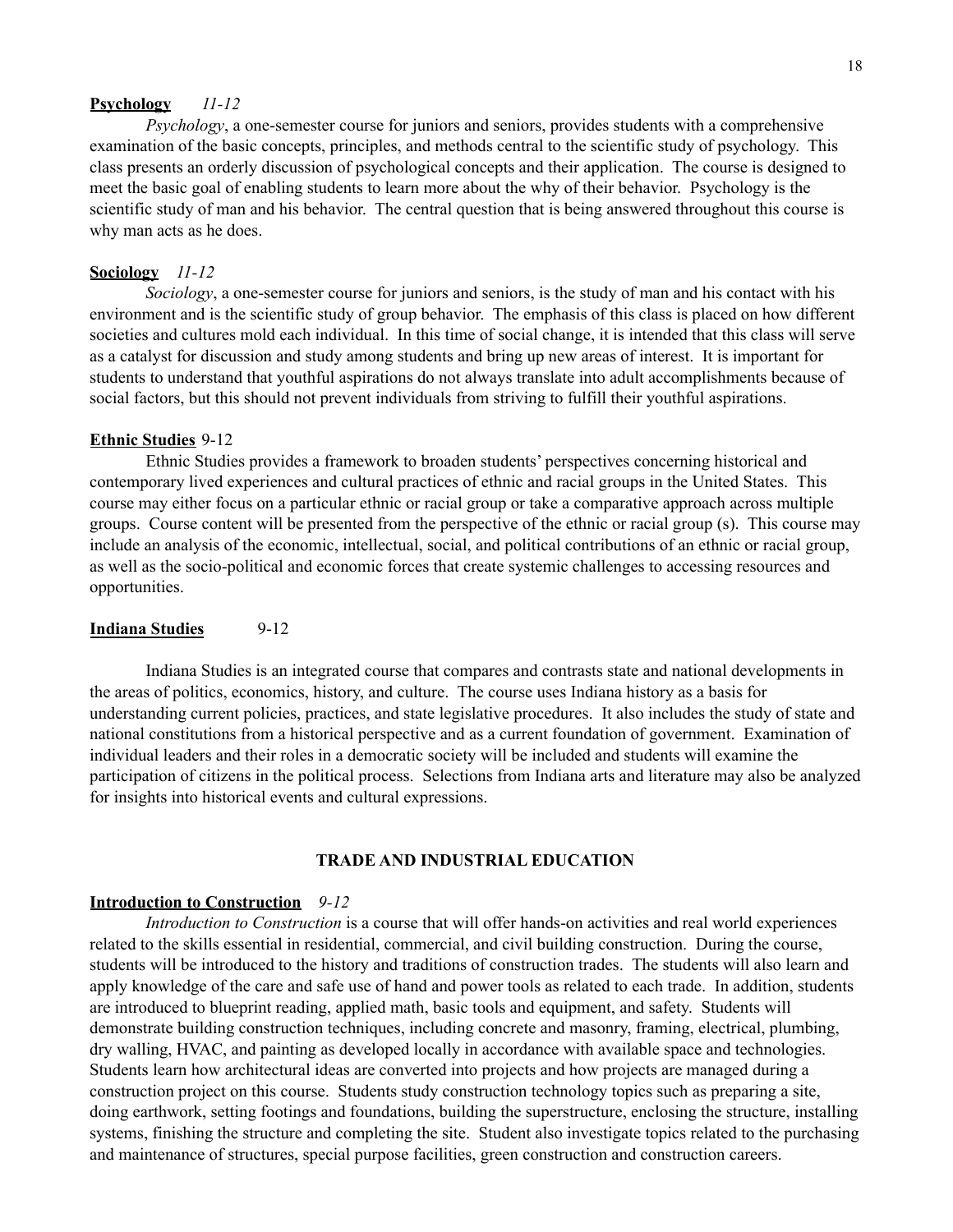## **Construction Trades I 5580 (CONST TECH I)**

Construction Trades I classroom and laboratory experiences involve the formation, installation, maintenance, and repair of buildings, homes, and other structures. A history of construction, future trends and career options, reading technical drawings and transforming those drawings into physical structures are covered. The relationship of views and details, interpretation of dimension, transposing scale, tolerance, electrical symbols, sections, materials list, architectural plans, geometric construction, three dimensional drawing techniques, and sketching will be presented as well as elementary aspects of residential design and site work. Areas of emphasis will include print reading and drawing, room schedules and plot plans. Students will examine the design and construction of floor and wall systems and develop layout and floor construction skills. Blueprints and other professional planning documents will also be covered. Students will develop an understanding and interpretation of the Indiana Residential Code for one and two family dwellings and safety practices including Occupational Safety and Health Administration Safety and Health Standards for the construction industry.

- Recommended Grade Level: 11, 12
- Recommended Prerequisites: Introduction to Construction
- Credits: 2 semester course, 2 semesters required, 1-3 credits per semester, 6 credits maximum
- Counts as a Directed Elective or Elective for all diplomas

## **Construction Trades II 5578 (CONST TRA II)**

Construction Trades II builds on the formation, installation, maintenance, and repair skills learned in Construction Trades I. Information on materials, occupations, and professional organizations within the industry will be covered. Students will develop basic knowledge, skills, and awareness of interior trim and the installation of drywall, moldings, interior doors, kitchen cabinets, and baseboard moldings. Students will also develop exterior finishing competencies. The course includes instruction on the installation of cornices, windows, doors and various types of sidings currently used in industry. Studies will also focus on the design and construction of roof systems and the use of framing squares for traditional rafter and truss roofing.

- Recommended Grade Level: 12
- Required Prerequisites: Construction Trades I
- Credits: 2 semester course, 2 semesters required, 1-3 credits per semester, 6 credits maximum
- Counts as a Directed Elective or Elective for all diplomas
- Qualifies as a quantitative reasoning course.

## **Construction Trades: Electrical I 4830 (CONST ECT I)**

Construction Trades: Electrical I includes classroom and laboratory experiences focused on the installation and repair of the electrical and wiring systems of physical structures. This course includes instruction on the reading of technical drawings and their application in construction processes. Topics include the relationship between views and details, interpretation of dimension, transposing scale, tolerance, electrical symbols, sections, material lists, architectural plans, room schedules and plot plans. This course covers both AC and DC circuits. Studies include electron theory, Ohm's Law, Watt's Law, Kirchhoff's Law, series circuits, series-parallel circuits, and other electrical concepts. Students will use the underlying scientific principles related to electricity, to complete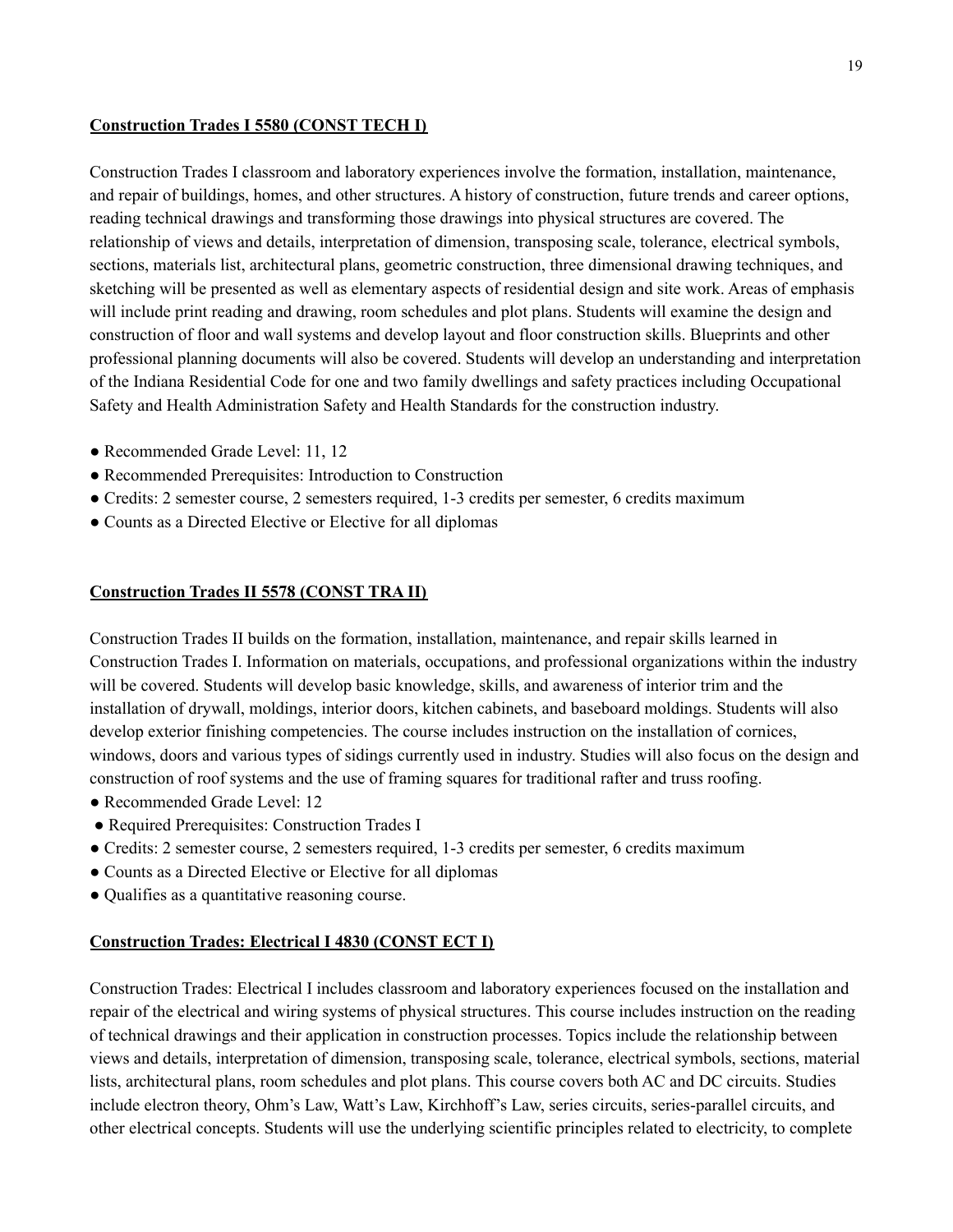construction projects. Mathematical principles will be used to solve electrical problems. Students will also interpret health, safety, and welfare standards and codes as dictated by local, state or federal agencies.

- Recommended Grade Level: 11, 12
- Recommended Prerequisites: Introduction to Construction
- Credits: 2 semester course, 2 semesters required, 1-3 credits per semester, 6 credits maximum
- Counts as a Directed Elective or Elective for all diplomas

(Dual Credit thru Ivy Tech as INDT 113 Basic Electricity---Ivy Tech requires at least a C in Algebra I)

## **Introduction to Manufacturing**

*Introduction to Manufacturing* is a course that specializes in how people use modern manufacturing systems with an introduction to manufacturing technology and its relationship to society, individuals, and the environment. An understanding of manufacturing provides a background toward developing engineering & technological literacy. This understanding is developed through the study of the two major technologies, material processing and management technology, used by all manufacturing enterprises. Students will apply the skills and knowledge of using modern manufacturing processes to obtain resources and change them into industrial materials, industrial products and consumer products Students will investigate the properties of engineered materials such as: metallics; polymers; ceramics; and composites. After gaining a working knowledge of these materials, students will study six major types of material processes: casting and molding; forming; separating; conditioning; finishing; and assembling.

## **Advanced Manufacturing I**

*Advanced Manufacturing I,* is a course that includes classroom and laboratory experiences in two broad areas: Industrial Technology/Software Controls and Manufacturing Trends. Industrial Technology and Software Controls covers wiring and schematic diagrams used to design, install, and repair electrical/electronic equipment such as wireless communication devices, programmable controllers. Course content will include basic theories of electricity, electronics, digital technology, and basic circuit analysis. Activities include experiences in: soldering; use of an oscilloscope, meters, signal generators and tracers; breadboarding; circuit simulation software; and troubleshooting. Understanding and using the underlying scientific principles related to electricity, electronics, circuits, sine waves, and Ohm's Law are integral to this course. Manufacturing Trends covers basic concepts in manufacturing operations and plant floor layout in the production environment. **Prerequisite:** Introduction to Manufacturing.

## **Advanced Manufacturing II**

*Advanced Manufacturing II*, introduces basic blueprint reading, Computer Numerical Control (CNC) operation and the skills commonly used in the manufacturing industry. Areas of study will include: interpretation of drawing dimensions and notes to ANSI standards for machining including; Geometric Dimensioning and Tolerancing (GDT), welding, fabrication applications and inspection techniques. Skills in the setup and operation of a CNC mill and lathe will also be acquired using multiple machine tool controllers. Other more general topics will include coordinate systems, dimensioning, line precedence, multiview drawings, safe dress, tool paths, speed and feed calculations, and tool selection. **Prerequisite:** Advanced Manufacturing I

## **Introduction to Engineering Design** *9-12*

*Intro to Engineering Design* teaches problem-solving skills that use a design development process. The models of product solutions are created, analyzed, and communicated using solid modeling computer design software. Students will be exposed to the latest software and equipment used by industry, colleges and universities that specialize in engineering.

**Principles of Engineering** *10-12*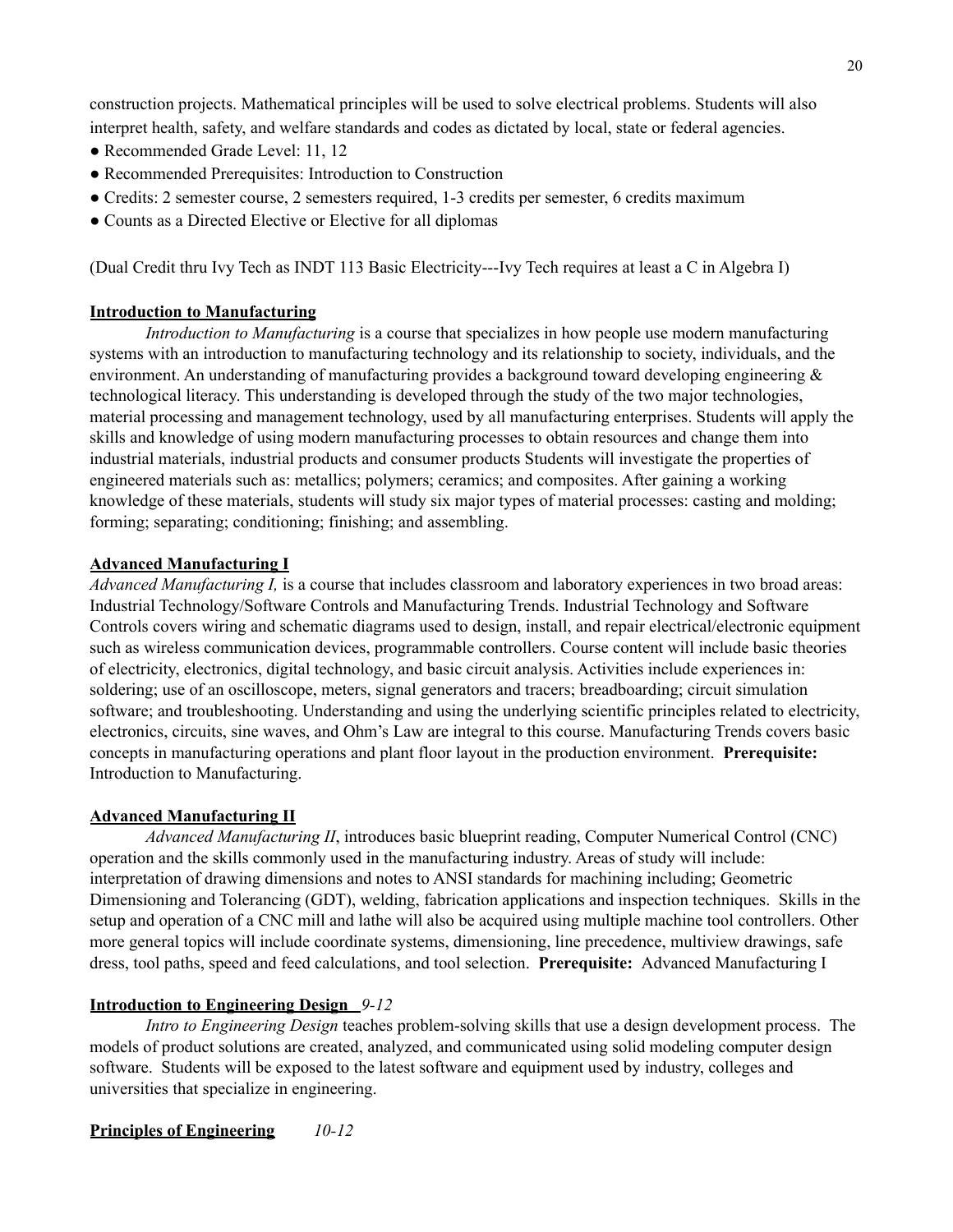*Principles of Engineering* helps students understand the field of engineering/engineering technology. It explores various technology systems and manufacturing processes, which helps students learn how engineers and technicians use math, science and technology in an engineering problem solving process. This course also includes concerns about social and political consequences of technological change. **Prerequisite:** Introduction to Engineering Design.

### **Digital Electronics** *10-12*

*Digital Electronics* is a course in applied logic that encompasses the application of electronic circuits and devices. Computer simulation software is used to design and test digital circuitry prior to the actual construction of circuits and devices. This class will be used to calculate a weighted GPA. **Prerequisites:** Introduction to Engineering Design

### **WORLD LANGUAGES**

### **German I** *9-12*

In *German I*, the students are introduced to basic German conversational situations that they might experience in daily life in Germany. Basic grammar and sentence structure, as well as geography and culture are introduced at level one. Reading, writing basic German, and speaking in the target language will be mastered with special attention to oral proficiency. It is recommended that students have a "C" or better in their previous English class.

## **German II** 10-12

German II students will develop their written and oral proficiency to build more complex dialogues and texts. Through a combination of listening, speaking, reading, and writing assignments, students will expand their ability to communicate about a variety of topics. Students will continue to learn about geography, culture and history throughout the year. Prerequisite: students should have a "C" or higher in the previous language class or be given permission by the teacher.

### **German III/CAP GERM 203** 11-12

In German III, students will have the opportunity to earn college credit through USI's CAP program. After applying for admittance into the program and paying a \$75 fee, students will earn three dual credit hours for German 203. These credits are transferable to other institutions. In this course, students are expected to speak in German frequently, and students should also expect instruction to be delivered in German a majority of the time. Assessments will include a variety of oral and written vocabulary quizzes, summative chapter tests, oral and written projects, and more complex reading passages. This course focuses on oral proficiency, reading and listening comprehension, and complex grammatical structures.

Prerequisites: Students must have a "C" or higher in previous language or be given permission by the teacher.

### **German IV/CAP GERM 204** 12

In German IV, students will also have the opportunity to earn college credit through USI's CAP program. After paying a \$75 fee, students will earn three dual credit hours for German 204. These credits are transferable to other institutions. In this course, students are expected to speak almost exclusively German, and with the exception of grammar lessons, instruction will be delivered solely in German. Assessments will include a variety of oral and written vocabulary quizzes, summative chapter tests, oral and written projects, and complex reading passages. This course focuses on oral proficiency, reading and listening comprehension, and complex grammatical structures.

Prerequisite: Students must have a "C" or better in the previous level or be given permission by the teacher.